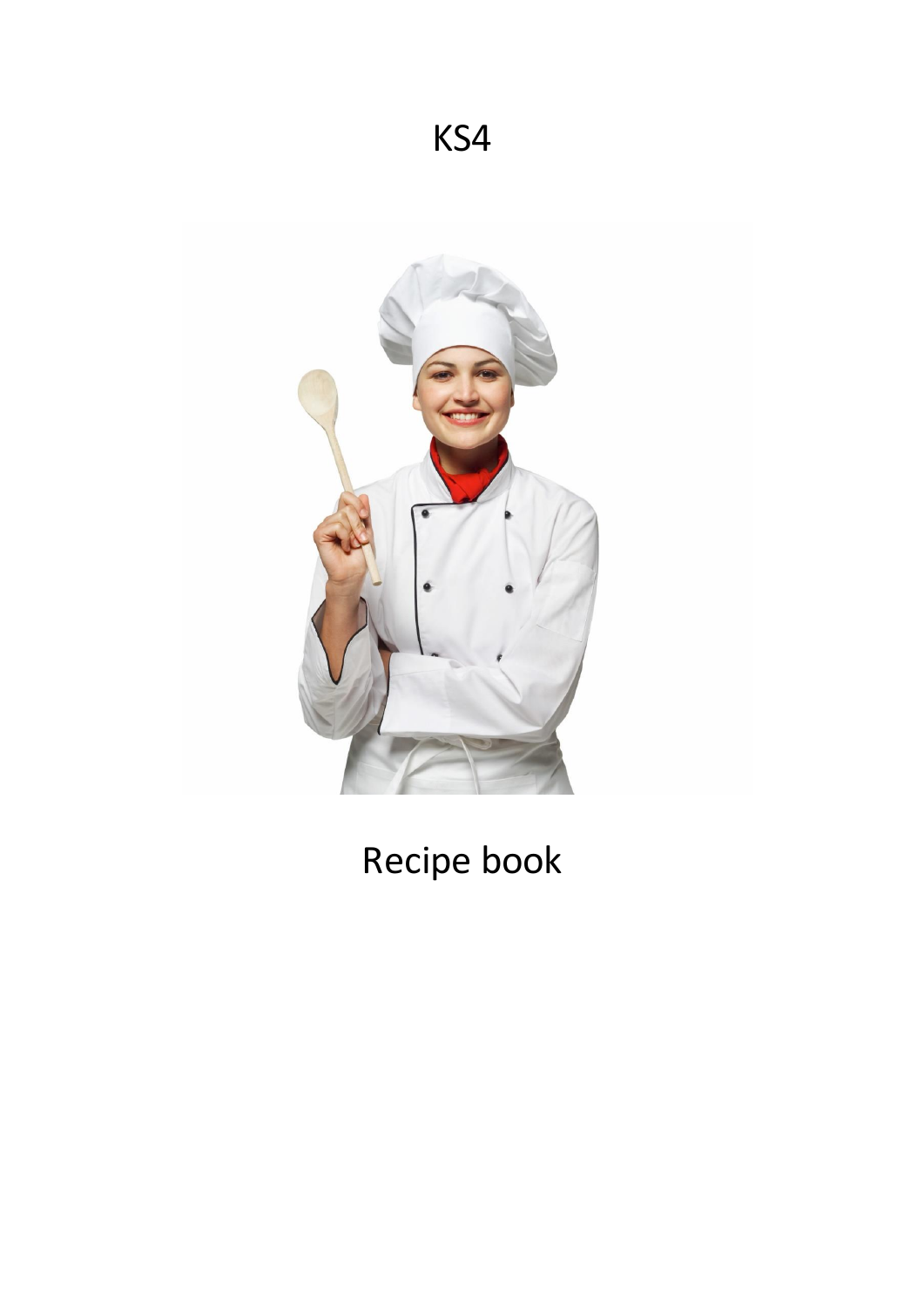## Savoury

- Vegetable soup
- Melting cheese meatballs
- Roasted vegetables and pasta medley
- Mini quiches
- Fish cakes
- Stir fry
- Bread rolls
- Pizza
- Cheese and herb scones
- Beef cobbler
- Vegetable samosas
- Lasagne
- 14 Puff pastry snacks

## Sweet

- Jam tart
- Apple tart
- Pavlova
- Cheesecake
- Swiss Roll
- Fruit gateau
- Yule log
- Lemon meringue pie
- Fruit eclairs
- Brownies
- Chelsea buns
- Vanilla fudge
- Chicken Ballotine
- Mayonnaise & Noodles/Pasta
- Christmas Shortbread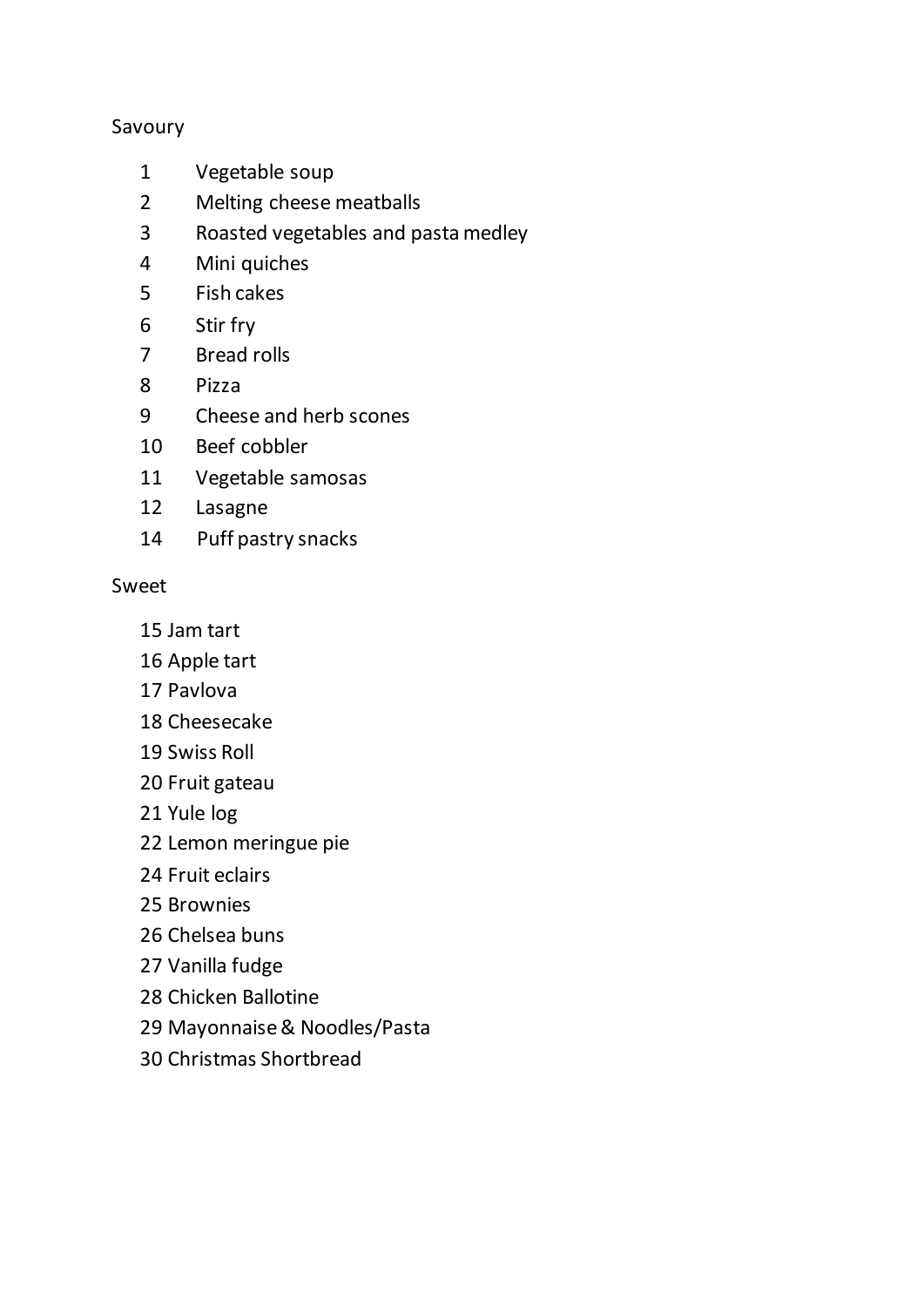#### **VEGETABLE SOUP**

## **Ingredients**

1 onion 1 potato 2 carrots 1 leek 1 stock cube 2 tsp mixed herbs 1 pint water 1 tblsp vegetable oil

- 1. Wash and peel vegetables. Chop finely. Grate carrot.
- 2. Add oil to a large saucepan.
- 3. Add onion fry until soft. Add rest of vegetables, and sweat for 5-10 minutes stirring with a wooden spoon.
- 4. Add stock cube and 1 pint water and simmer for 20-30 minutes.
- 5. Season and blend until desired consistency.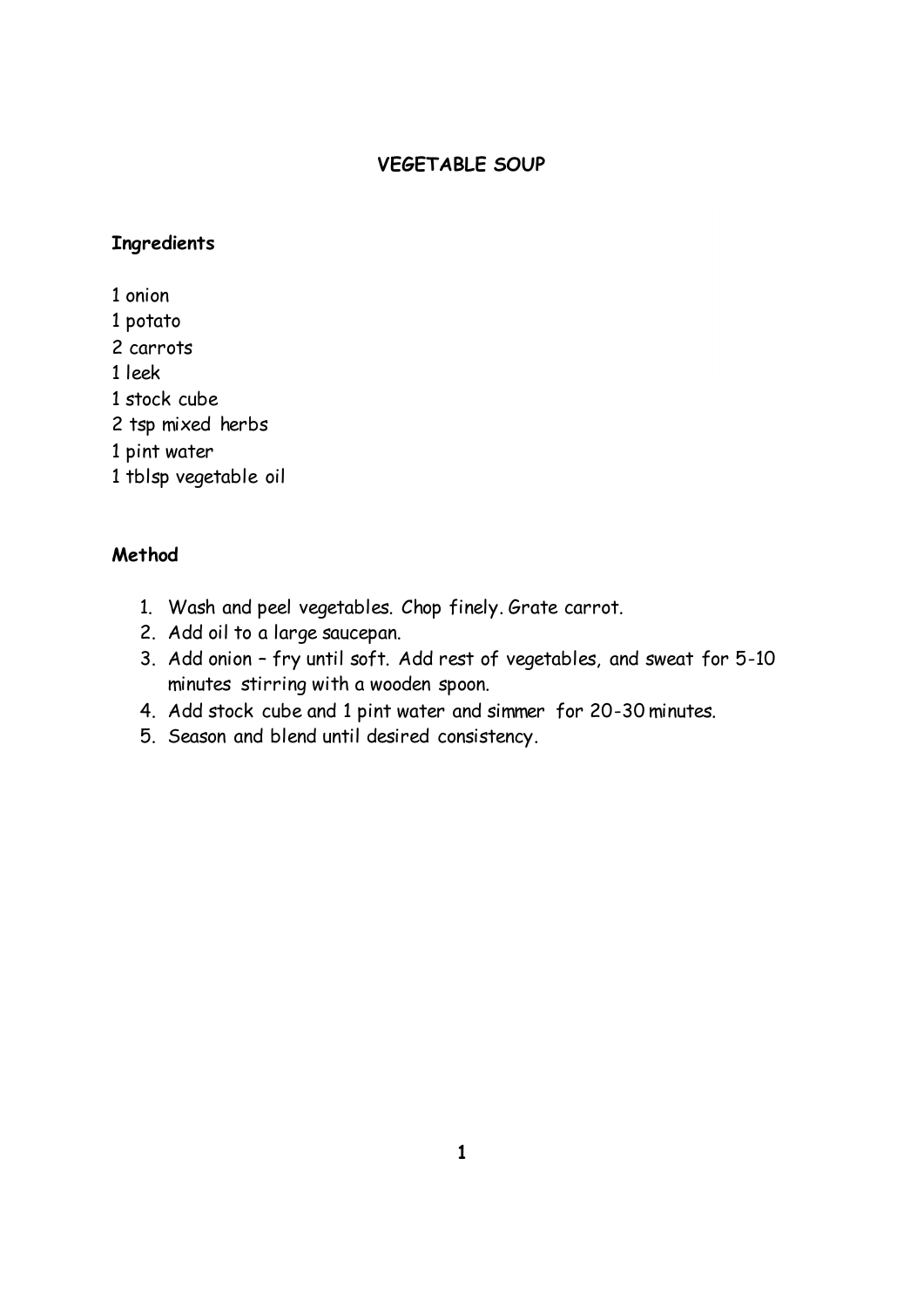#### **MELTING CHEESE MEATBALLS**

#### **Ingredients**

100g dried pasta 250g lean mince 1 small onion 1 small carrot 40g cheddar cheese Salt and pepper

Sauce: 1 tin chopped Tomatoes 2 tbsps tomato Puree 1 onion 1 tsp mixed herbs 1 tbsp oil

- 1. Preheat oven to  $200^{\circ}$ C, Gas 6
- 2. Put water onto boil and one boiled add pasta. Bring to the boil and simmer for 12 to 15 mins. Drain the pasta when it is ready.
- 3. Finely dice the onion and grate the carrot. Cube the cheese into 8 pieces.
- 4. Place mince in a large bowl. Add carrot and onion. Mix together. Add seasonings.
- 5. Make 8 meatballs, pressing a cube of cheese into the centre of each one. Mould firmly into balls. Place on a baking sheet. Cook for 20 minutes until cooked through completely.
- 6. Fry the onion in oil until soft. Stir in the tomatoes, tomato puree and herbs. Heat for 5 minutes.
- 7. When the meatballs are cooked remove from the oven and add the sauce. You may serve with spaghetti or mashed potato.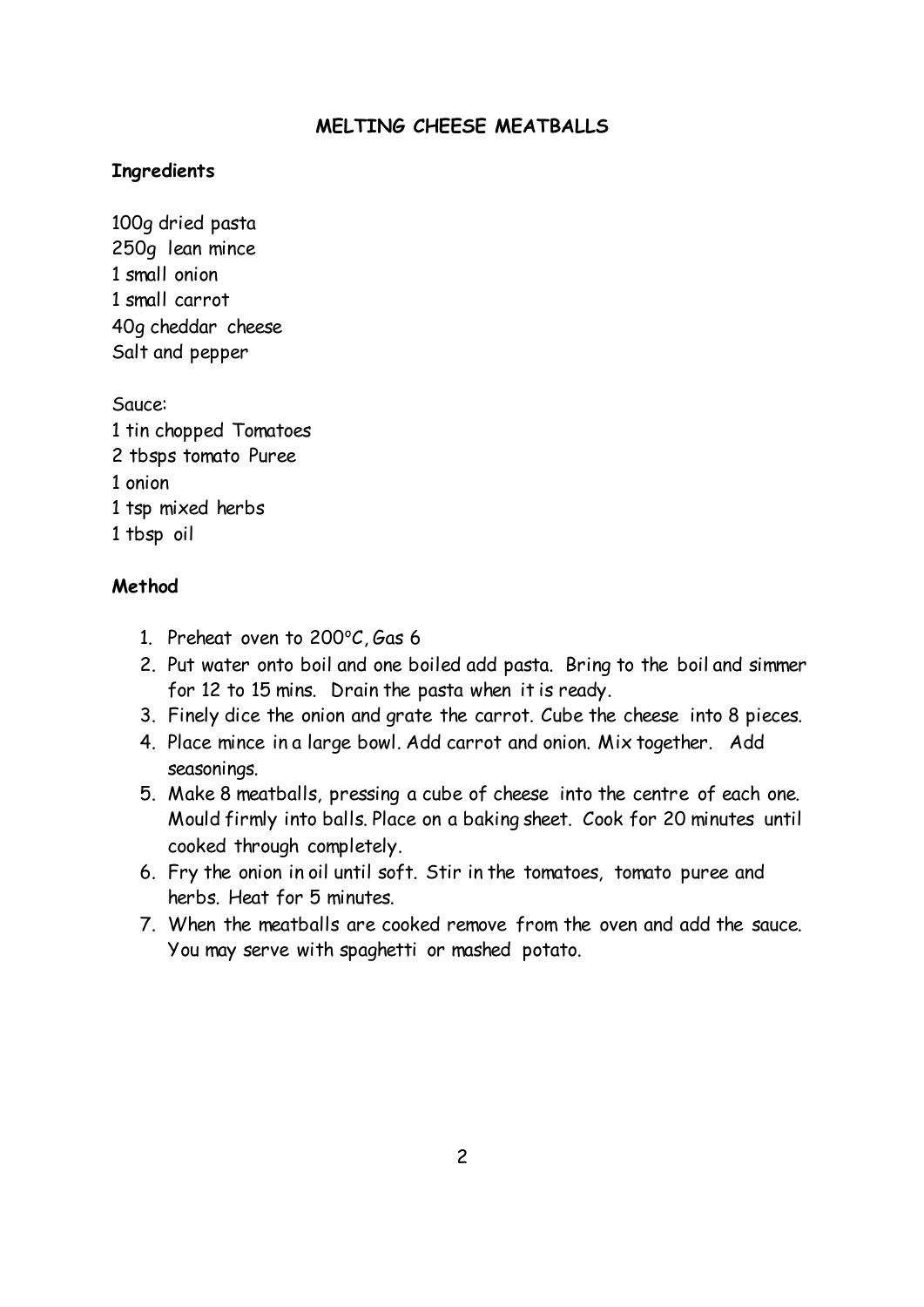## ROASTED VEGETABLE AND PASTA MEDLEY

## **Ingredients**

- $\frac{1}{2}$  pepper
- $\frac{1}{2}$  courgette
- $\cdot$   $\frac{1}{2}$  onion
- $\frac{1}{2}$  sweet potato or parsnip
- Salt and pepper
- 1tbsp oil
- 75g pasta

## Cheese sauce

- 25g butter or margarine
- 25g plain flour
- 250 ml milk
- 50g cheddar cheese

- 1. Preheat oven to 200ºC/Gas 6. Place a pan of salted water on to boil.
- 2. Peel, deseed and chop the vegetables into chunky bite size pieces.
- 3. Mix in a bowl with salt, pepper and oil.
- 4. Spread evenly over a baking tray and roast in the oven for 20-25 minutes.
- 5. Add the pasta and cook for 10 minutes until 'al dente'. Drain in a colander.
- 6. Place the butter, milk and flour into a cold pan. Place on the hob and bring to the boil, whisking constantly.
- 7. Remove the sauce from the heat and whisk in the cheese.
- 8. Mix the cooked pasta, vegetables in an oven proof dish.
- 9. Pour over the sauce and sprinkle with a little cheese.
- 10. Grill until golden brown.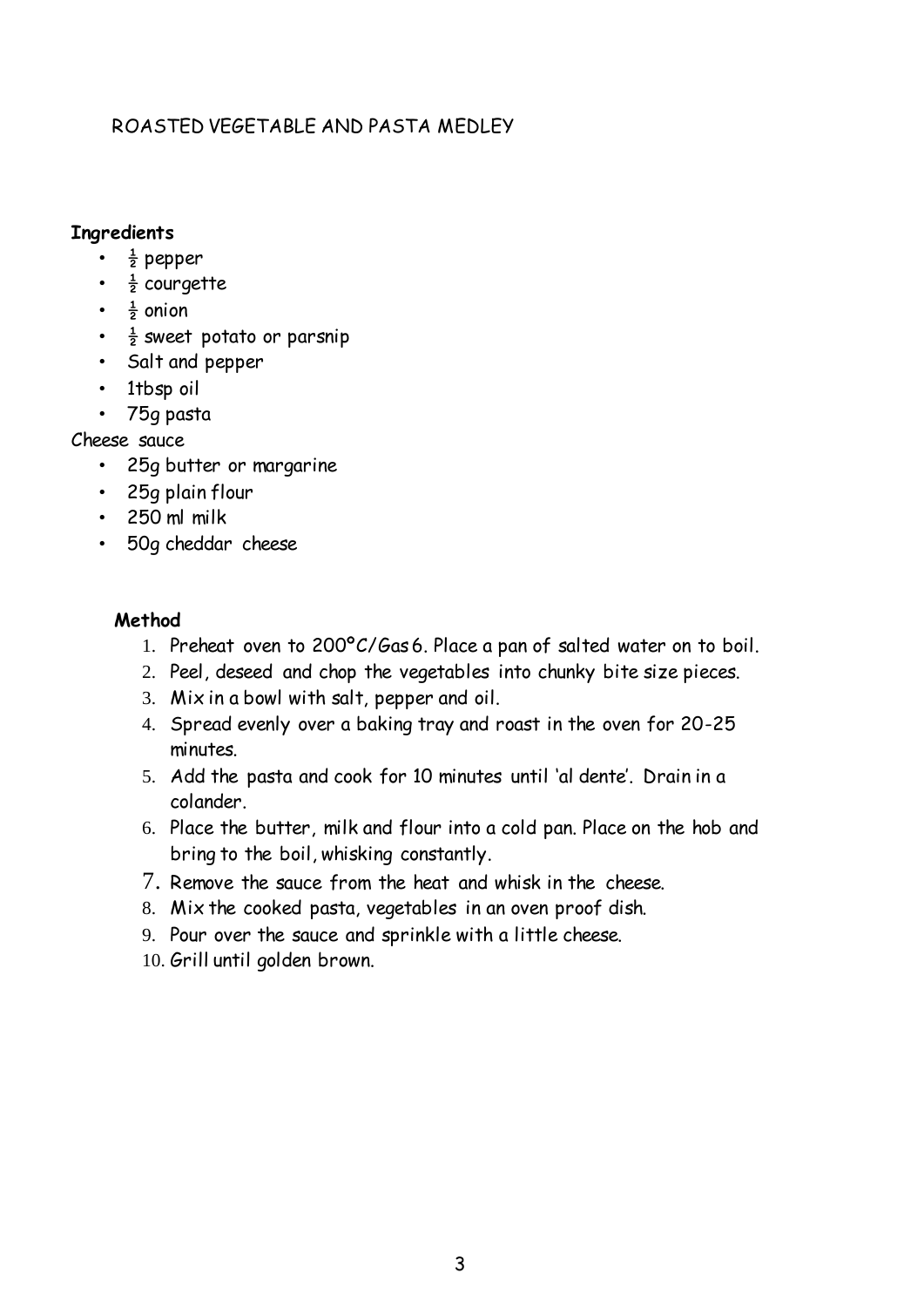#### **MINI QUICHES**

#### **Ingredients**

Pastry: 150g plain white flour 37g lard 37g butter 6 tsp cold water Pinch of salt

Filling: 40g grated cheese 1 egg 1/8 pint milk Pinch salt and pepper

Possible fillings:  $rac{1}{4}$  onion  $\frac{1}{4}$  pepper 25g rashers of bacon 25g ham 25g goats cheese 1 tomato Mixed herbs

## **Method**

Preheat oven to 200°C/Gas 6

Make Pastry

- 1. Rub fat and flour together with fingertips. Add cold water slowly until pastry is formed.
- 2. Roll out pastry and cut into small discs with a cutter.
- 3. Grease a bun tin and place pastry discs into tray

#### Make Filling

- 1. Mix egg and milk together with a fork. Add salt and pepper.
- 2. Place chosen fillings of quiche into pastry cases. Pour over milk and egg mixture.
- 3. Sprinkle over cheese
- 4. Bake for  $15 20$  minutes at  $200^{\circ}$ C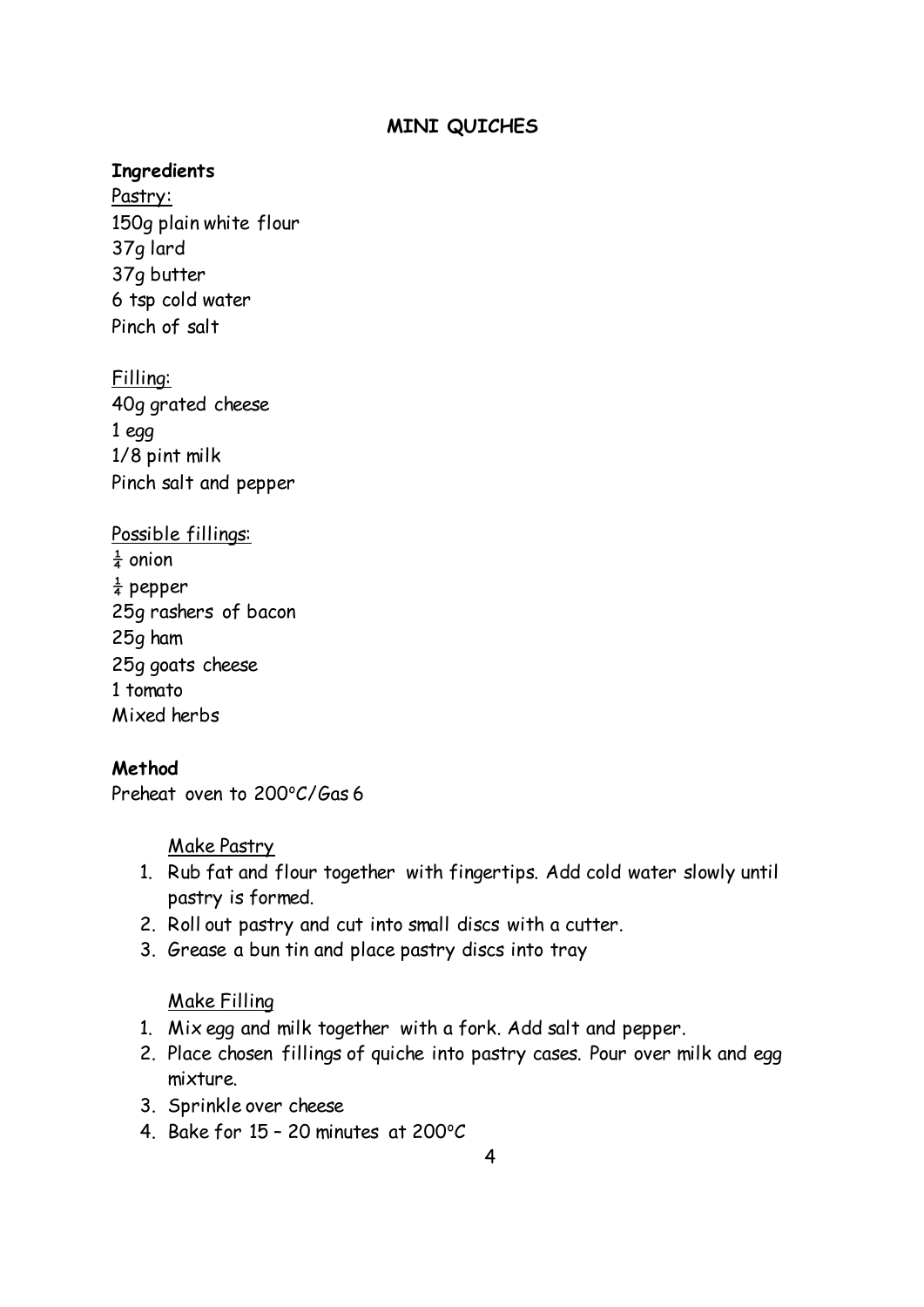## **FISH CAKES**

## **Ingredients**

350g potatoes 200g fish fillet or tinned fish 25g butter 1 egg Small bunch parsley 200g dried breadcrumbs or stale bread grated 4 tbsp cooking oil Salt and pepper to season.

- 1. Peel potatoes and cut into even-sized pieces.
- 2. Place into large pan and cover with cold water.
- 3. Bring to boil and simmer for approx. 20 minutes until potatoes are soft.
- 4. Place fish in cold water. Bring to the boil. Turn off heat and leave for 10 minutes.
- 5. Chop parsley.
- 6. Drain potatoes and mash until smooth.
- 7. Stir fish and parsley into potatoes and season well.
- 8. Make breadcrumbs in food processor.
- 9. Place potato mixture onto floured surface. Make it into sausage shape and divide into 8 even pieces. Shape into rounds.
- 10. Crack egg onto metal plate and beat with fork.
- 11. Put breadcrumbs onto a piece of greaseproof paper.Dip each fishcake into beaten egg, then breadcrumbs.
- 12. The fishcakes can then be fried or oven-baked. If oven-baked, put onto greased baking tray and bake in oven for 15–20 minutes at 200ºC/Gas 6. If fried, heat oil in frying pan and cook fishcakes on both sides for approx. 2 minutes per side until golden brown.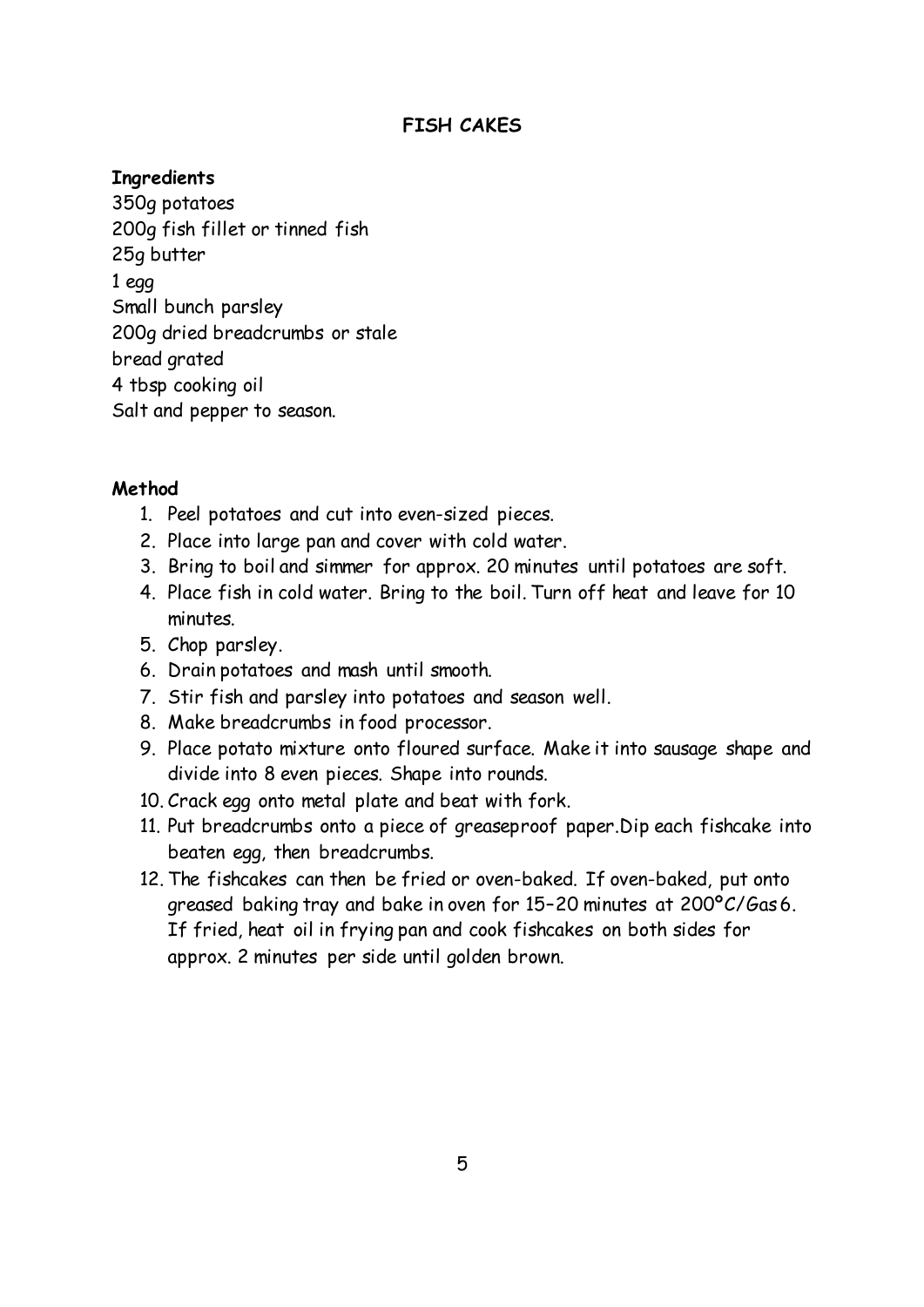## **STIR FRY**

### **Ingredients**

100g noodles 50g bean sprouts 4 spring onions 1 carrot 1 pepper 1 courgette 2 tbsps oil 250g chicken/beef/turkey/lamb or meat alternative such as quorn Any other vegetables of own choice may be used

Sauce: 2 tsp cornflour, 2 tblsp vinegar, 1 tblsp tomato sauce, 4 tblsp pineapple juice, 1 tblesp (15g) sugar.

- 1. Put large pan of water on to boil, ready for the noodles
- 2. Peel the carrot, wash the bean sprouts and onions, and trim the ends of the onions
- 3. Cut all the vegetables (except the bean sprouts) into batons.
- 4. Heat the oil in a saucepan or wok. The oil should be hot. Add the meat until cooked thoroughly.
- 5. Add the vegetables except the bean sprouts and spring onions and fry over a high heat for 2 minutes. Add the bean sprouts and spring onions and cook for a further minute.
- 6. Blend sauce ingredients together and add to the wok. Heat until the sauce has thickened.
- 7. Simmer noodles until soft for approximately 5 minutes. Drain and add to stir fry.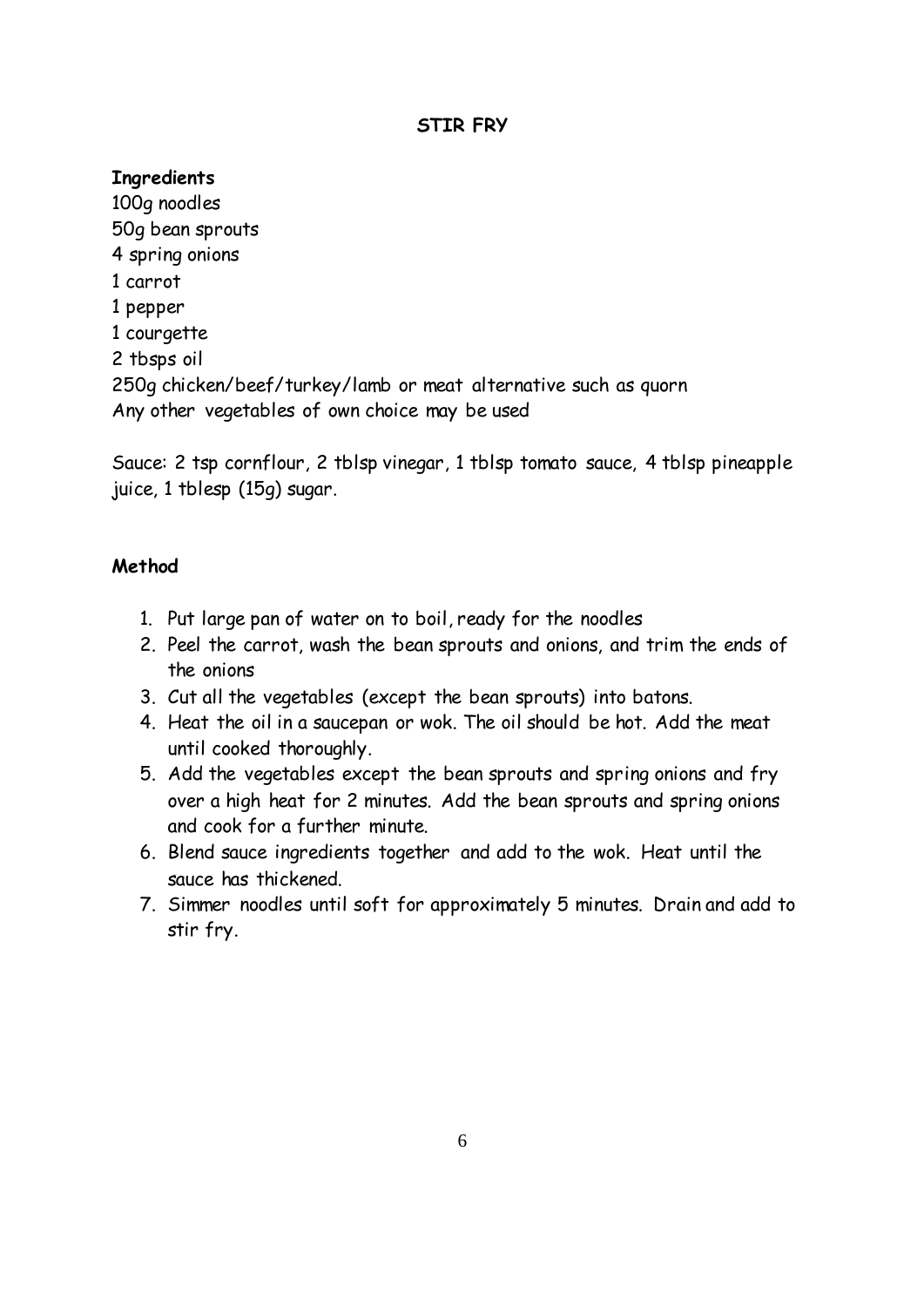#### **BREAD ROLLS - SHAPED**

#### **Ingredients**

200g strong plain flour  $\frac{1}{2}$  tsp salt 1 tbsp oil 15g dried yeast 1 tsp sugar 125ml warm water

- 1. Preheat oven 200°C/Gas 6
- 2. Put flour, sugar, , salt and dried yeast into a bowl. Mix well.
- 3. Measure out 125ml of warm water into a measuring jug.
- 4. Add oil to the warm water.
- 5. Add the warm water into dry ingredients, mixing with a table knife to a soft but not sticky dough.
- 6. Mix to an elastic dough with a table knife.
- 7. Knead for 5 minutes on a floured surface.
- 8. Shape and place onto a baking tray.
- 9. Brush with egg or milk.
- 10. Prove in warm place (15 minutes in plastic bag)
- 11. Bake 10-15 minutes until golden brown and sounds hollow when tapped.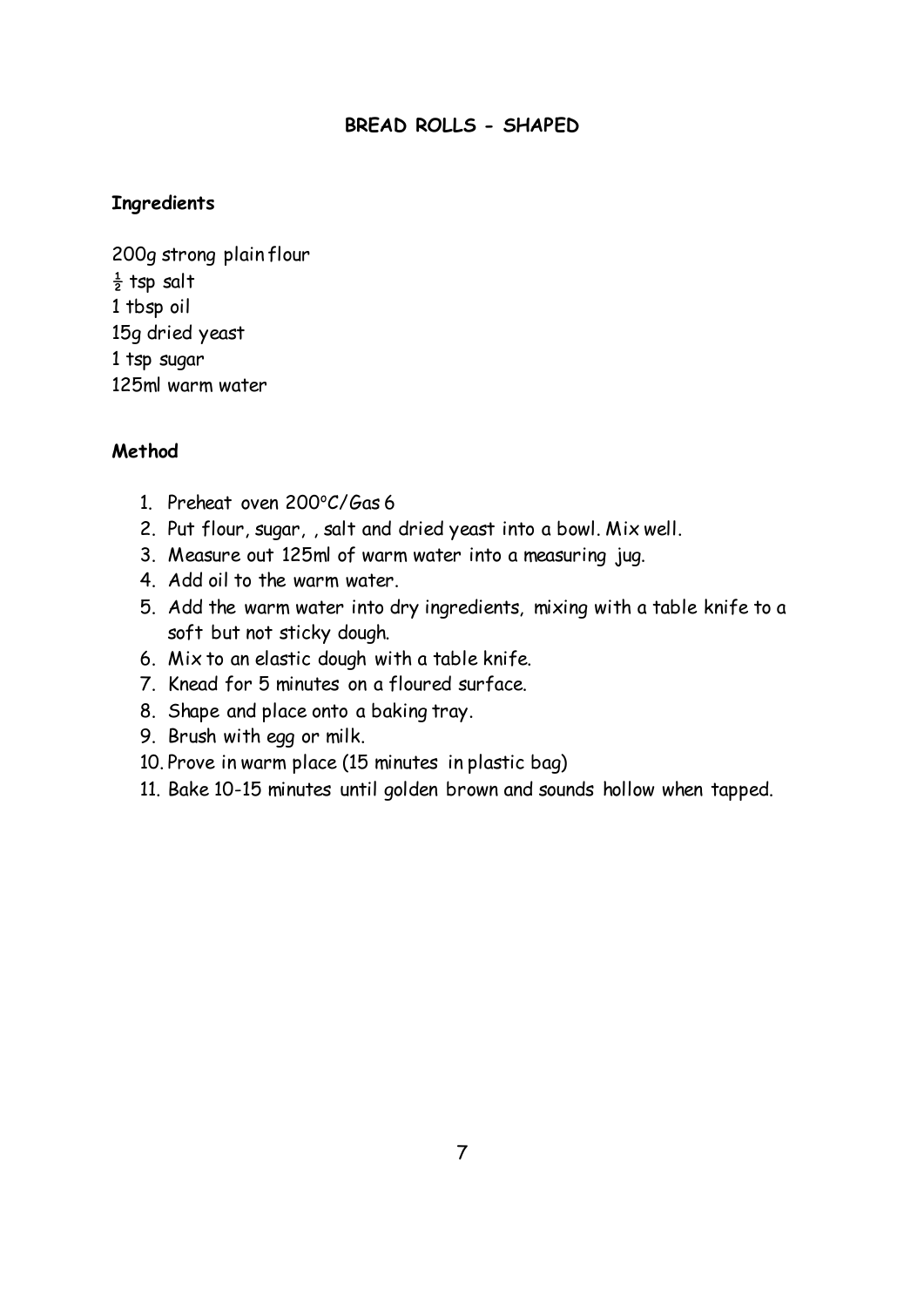### **PIZZA**

#### **Ingredients**

#### **Pizza Base**

200g strong flour Pinch salt 12.5g dried yeast  $rac{1}{2}$  tps sugar 1 tblsp vegetable oil 125ml warm water

#### **Sauce**

- $rac{1}{2}$  onion 1 tin chopped tomato
- 2 tsps mixed herbs

 $\frac{1}{2}$  tsp salt and pepper

100g grated cheese

#### **Toppings:**

50g mushrooms

or 50g bacon

or 50g pineapple

- 1. Preheat oven to 200°C/Gas 6
- 2. Chop onion finely and fry in oil.
- 3. Add tomatoes, herbs and seasoning. Simmer for 10 minutes for form a thick sauce.
- 4. Add sugar, add vitamin C, sald and dried yeast to flour.
- 5. Meaure out 125ml warm water.
- 6. Add vegetable oil to warm water.
- 7. Add warm water to flour, mixing with a table knife until it forms a dough.
- 8. Knead the dough on a floured board for 5 minutes or until it becomes smooth and elastic.
- 9. Roll out and shape dough. Place onto a baking tray with greaseproof paper.
- 10. Spread over sauce and sprinkle on cheese and other toppings.
- 11. Bake for 20-25 minutes.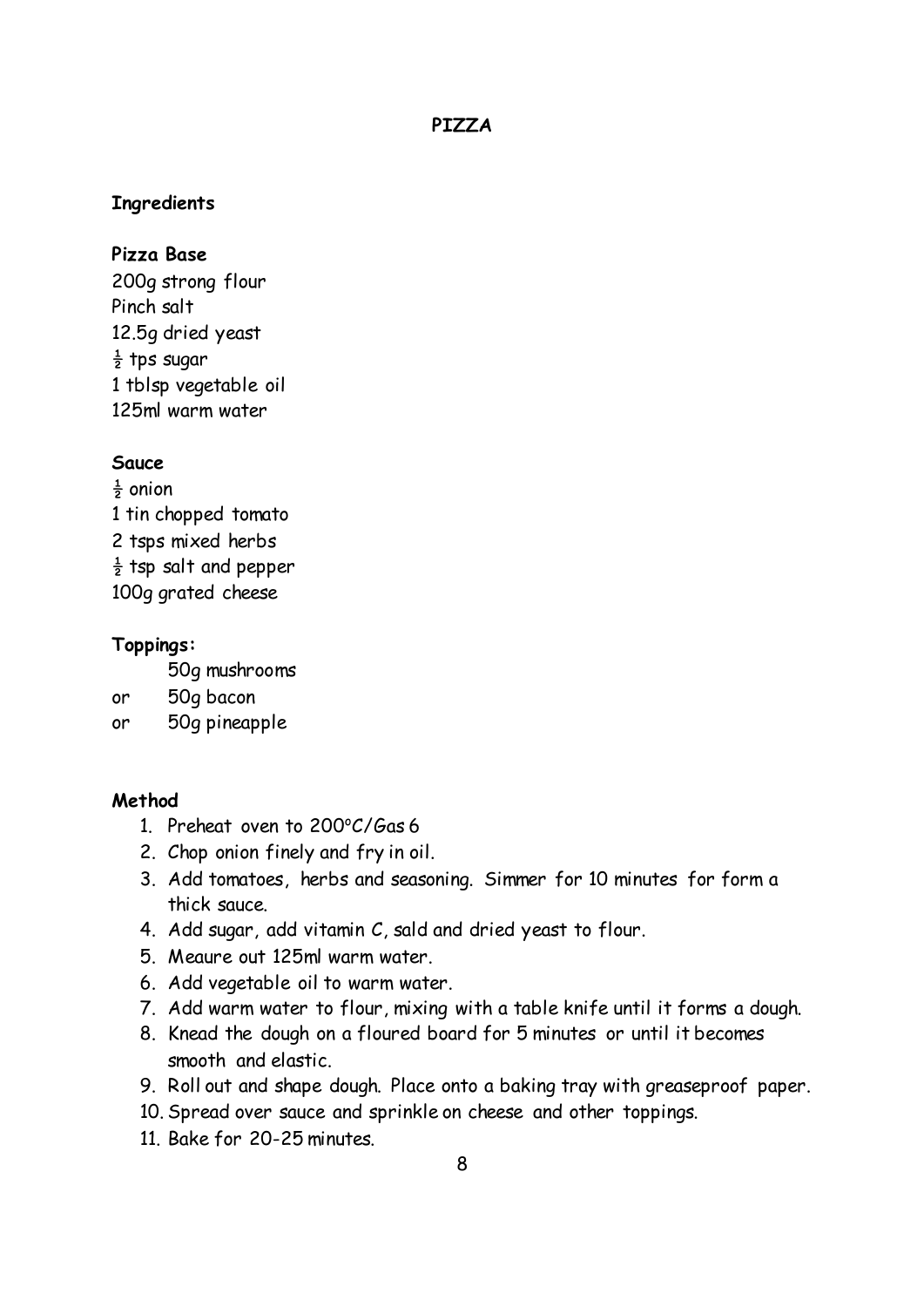## **CHEESE AND HERB SCONES**

#### **Ingredients**

200g self raising flour 50g margarine Pinch salt  $\frac{1}{4}$  pint milk

75g cheese 1 tsp mixed herbs

- 1. Heat the oven to Gas  $6/200^{\circ}$ C
- 2. Sieve the flour and salt into a bowl
- 3. Rub in the margarine with fingertips until the mixture looks like breadcrumbs
- 4. Add the cheese and herbs.
- 5. Make a well in the mixture and add enough milk to make a dough
- 6. Knead on a floured board. Pat out to  $\frac{1}{2}$  inch thick.
- 7. Cut into shapes. Put onto a lightly greased baking tray. Glaze with milk.
- 8. Cook for 10 minutes, until risen and golden and sound hollow.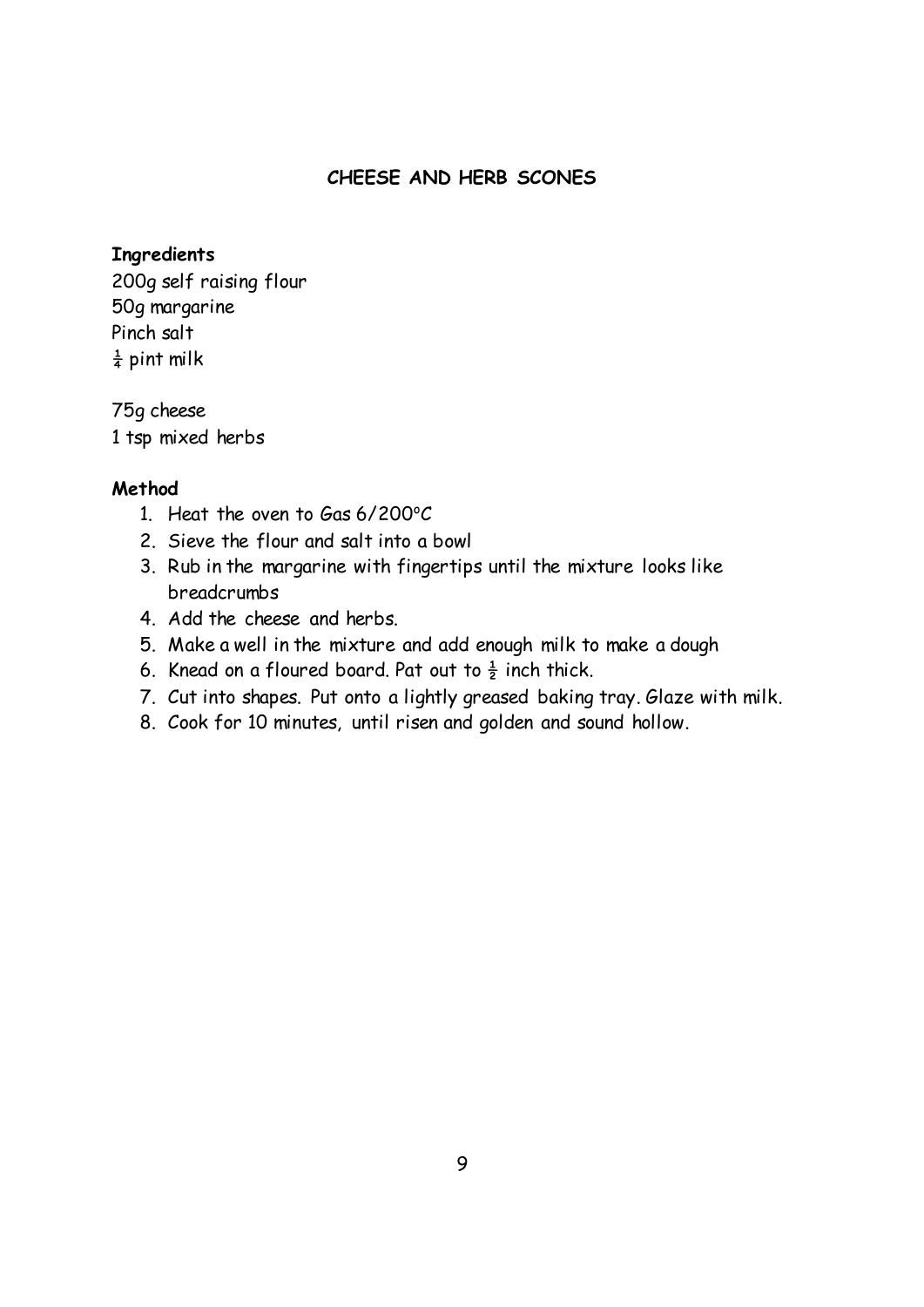#### **BEEF COBBLER**

#### **Ingredients**

50g mushrooms 1 medium onion 1 medium carrot 250 beef mince 1 tbsp plain flour 1tsp mixed herbs 1 stock cube 250ml boiling water 1 400g can of chickpeas (optional) 2 tbsp tomato puree

#### Scone topping

50g butter/marg 200g plain flour 1 tsp mixed herbs 125ml milk

- 1. Prepare food handler, equipment and area.
- 2. Preheat oven to 190°C/gas 6.
- 3. Peel and dice the carrots, onion and mushroom.
- 4. Put the onion, carrot and minced beef into a saucepan with 1tbsp oil. Cook over a medium heat until the mince has browned.
- 5. When brown, add the mushrooms and cook for 2 minutes.
- 6. Add the flour, mixed herbs and crumble in the stock cube.
- 7. Add 250ml of boiling water, tomato puree and chickpeas if using, reduce to a low heat and simmer for 10 minutes.
- 8. Whilst simmering make the cobbler topping, rub the butter into the flour until it looks like breadcrumbs.
- 9. Stir in the mixed herbs and slowly add the milk, stirring with a table knife.
- 10. Once combined turn out onto a floured surface.
- 11. Flatten out the dough to 2cm thick and cut into rounds with a pastry cutter.
- 12. Pour the meat into an oven proof dish and arrange the scones on top.
- 13. Glaze the scones with milk and bake in the oven for 15 minutes until risen and golden brown.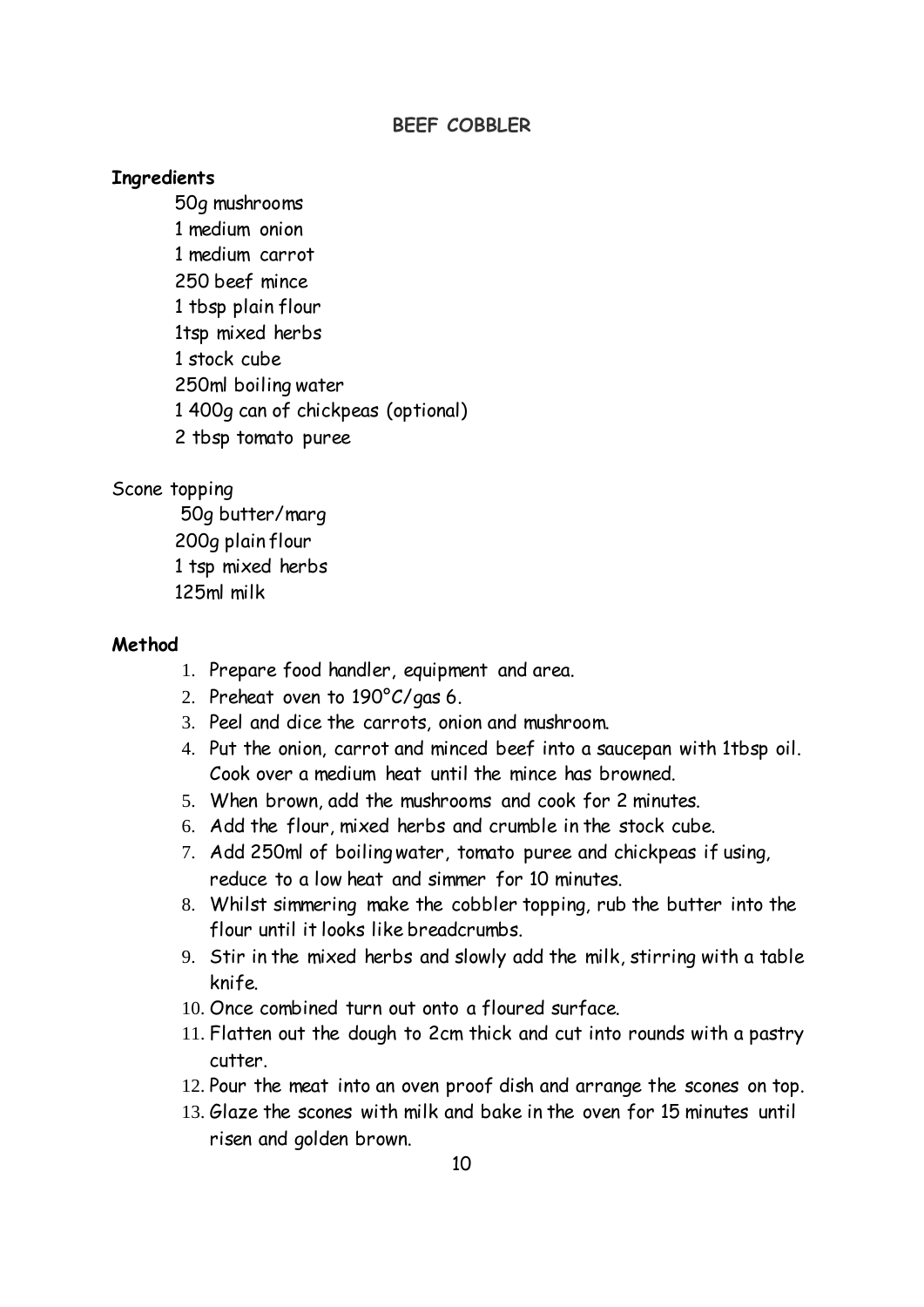## **VEGETABLE SAMOSA**

## **Ingredients**

1 potato  $rac{1}{2}$  onion 50g peas 2 tsp curry powder  $\frac{1}{4}$  pint water 1 packet filo pastry 50g margarine or butter Salt and pepper

## **Method**

1 Heat oven to 200oC/No 6

## Filling:

- 1. Heat the oil
- 2. Fry the onion and potato for 5 minutes
- 3. Add peas and curry powder
- 4. Add water and cook gently with the lid on until potatoes are soft.
- 5. Season to taste.
- 6. Allow to cool

## Samosa

- 1. Lay out filo pastry sheet and brush with melted margarine
- 2. Place 1 tablespoon of filling mix into the corner of the filo pastry
- 3. Fold the samosa into triangle shape
- 4. Brush with melted margarine or oil.
- 5. Place on a baking tray and bake for 10-15 minutes until crispy and golden brown.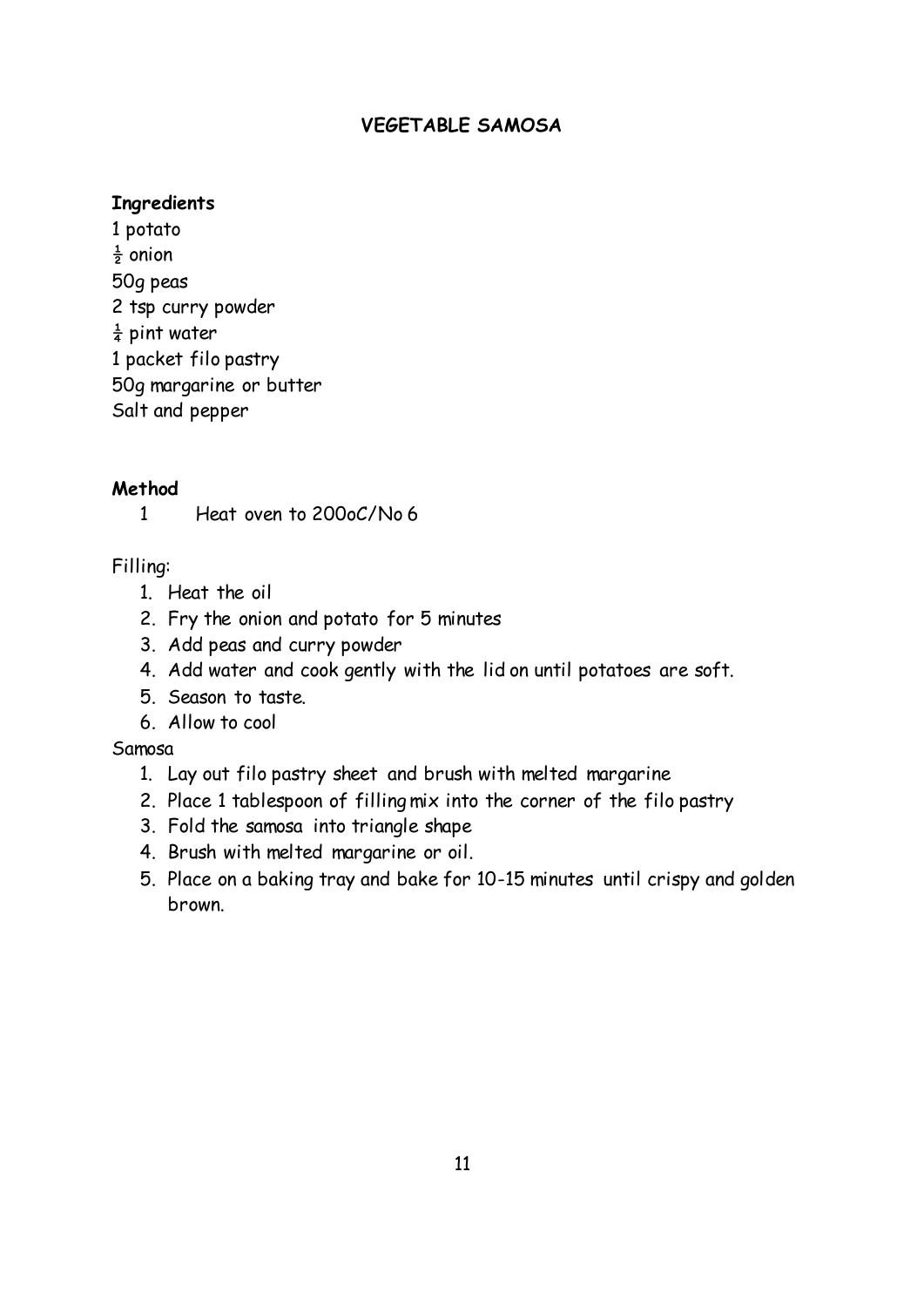## **LASAGNE**

## **Ingredients**

**Meat sauce** 200g minced beef 450g can chopped tomatoes 25g cooking oil 1 medium onion  $\frac{1}{2}$  green pepper (optional) 1 beef stock cube 1 clove garlic Pinch mixed herbs Pinch black pepper

## **Cheese sauce**

25g margarine 25g plain flour 250ml milk 100g Cheddar cheese Parsley to garnish.

**Lasagne** 100g plain flour 1 egg 1 tblsp vegetable or olive oil

- 1. Preheat oven to 200ºC/Gas 6.
- 2. Peel and chop onion.
- 3. Grate cheese.
- 4. Dice vegetables.
- 5. Take medium pan, add 25g cooking oil, put on medium heat and add chopped onion.
- 6. Cook onion for 2 mins until translucent (clear) in colour.
- 7. Add minced beef to onions and cook, stirring continuously, until beef is brown in colour (approx. 5 mins).
- 8. Add green pepper (if using) and cook for further 2 mins, stirring constantly until slightly softened.
- 9. Add tinned tomatoes, stock cube, mixed herbs, clove of garlic (crushed and chopped) and black pepper.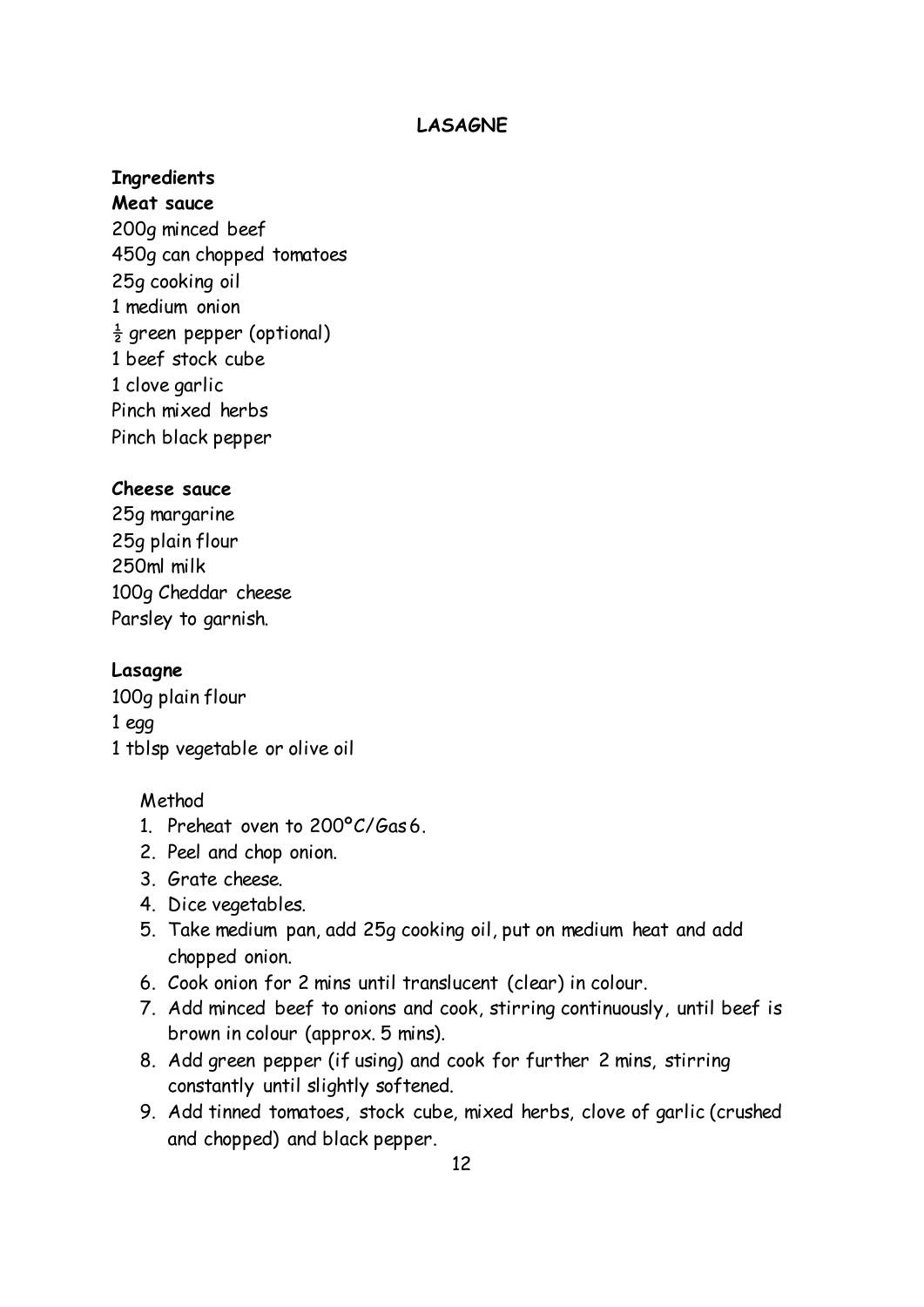- 10. Stir ingredients and simmer for 10 mins.
- 11. Whilst meat sauce is cooking, make cheese sauce by using roux method.
- 12. Put marg. into small pan and melt gently over low heat.
- 13. Stir in flour with wooden spoon until mixture forms a roux (paste).
- 14. Take mixture off heat and add milk, *a little at a time*, stirring constantly until all milk is added.
- 15. Put pan back on heat and heat gently, stirring constantly, until sauce thickens. *Do not leave the pan unattended*.
- 16. When sauce thickens, add  $\frac{3}{4}$  of grated cheese, stir into mixture, then remove pan from heat.
- 17. Now make lasagne. Put a layer of meat sauce into bottom of ovenproof dish. Next add a layer of lasagne sheets, then another layer of meat sauce, then another layer of lasagne sheets, then the final layer of meat sauce, finally pour over cheese sauce on top.
- 18. Sprinkle rest of grated cheese over lasagne and bake in oven for approx. 30 minutes (190ºC/Gas 5).

Remove from oven and garnish with parsley

#### **To make Lasagne sheets**

- 1 Put flour into a mixing bowl.
- 2 Add beaten egg, and oil.
- 3 Mix with a table knife to form a stiff dough. ( a little extra water may need to be added)
- 4 Knead for approximately 5 mins until a smooth elastic dough is formed.
- 5 Roll through pasta machine, starting with the thickest setting first.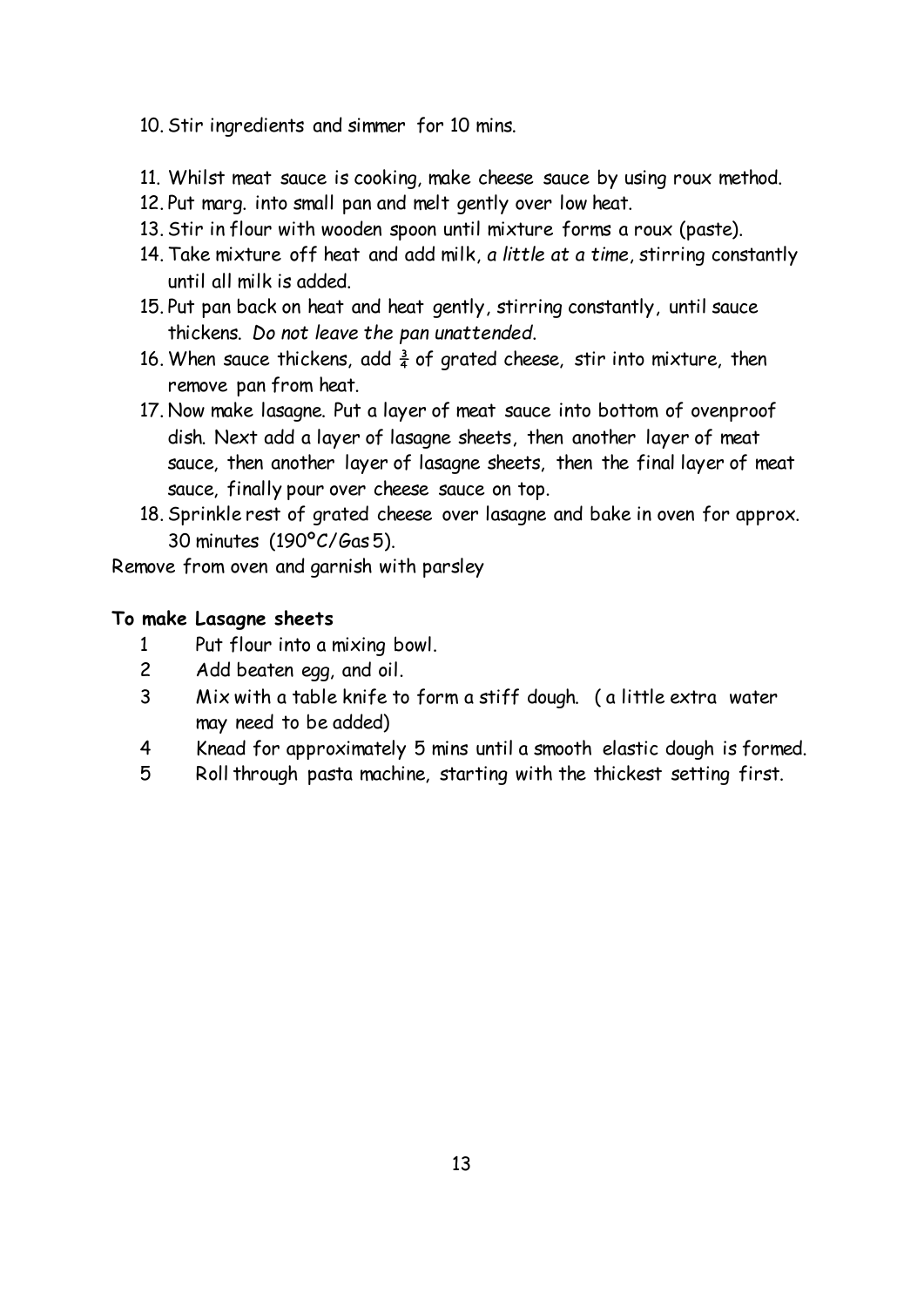## **PUFF PASTRY SNACKS**

## **Ingredients**

Plain flour 200g

Butter 150g

Toppings

- 1. Chop fat into 1.5cm cubes.
- 2. Add into flour and mix.
- 3. Add in enough water to bring together to form a dough. Mix this in with a knife but do not cut up the fat.
- 4. Roll and fold the pastry 6 to 8 times.
- 5. Chill whilst toppings are being prepared.
- 6. Add toppings and cook for 25 30 minutes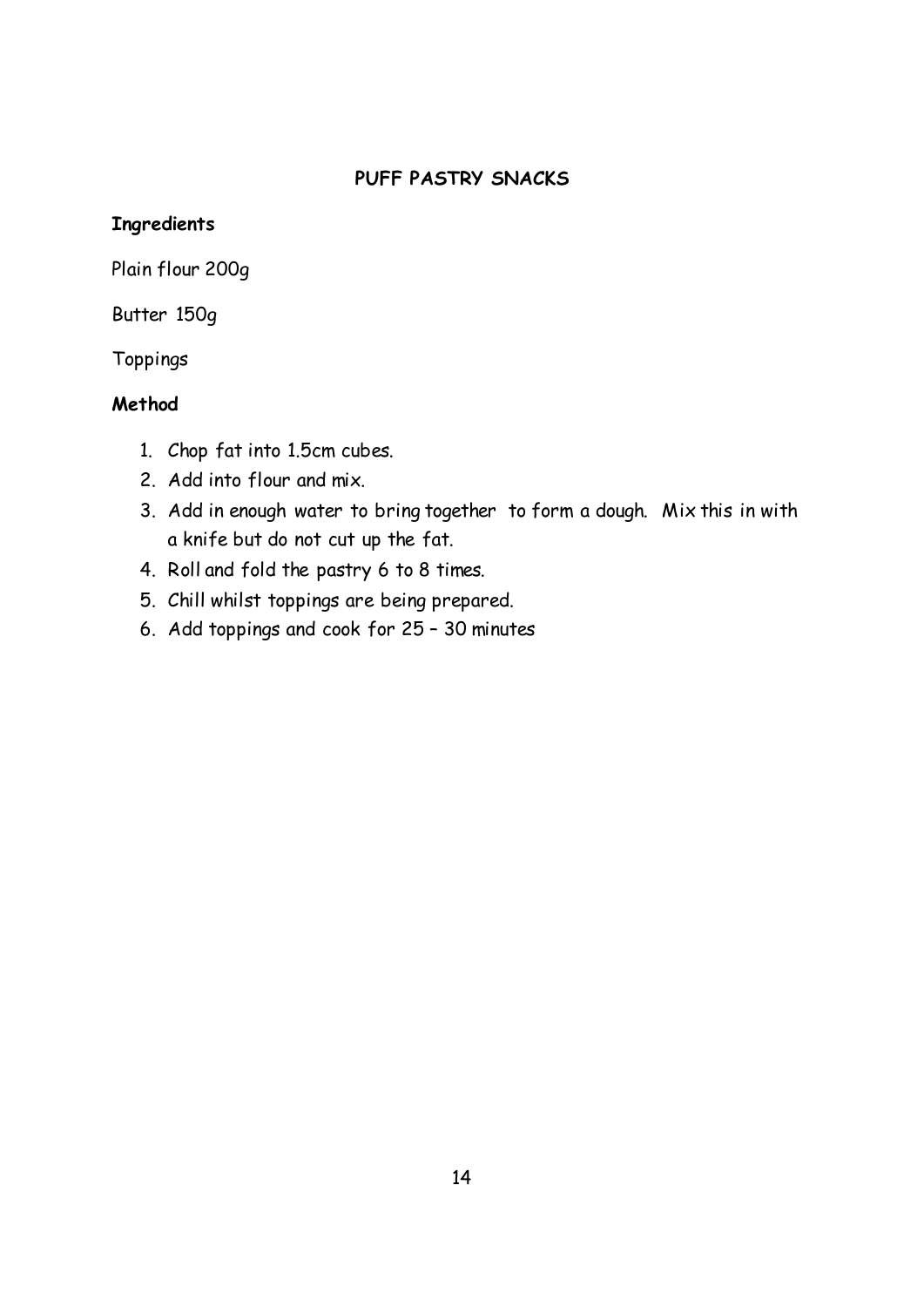## **JAM TARTS**

## **Ingredients**

Pastry: 100g plain white flour 25g lard 25g butter 6 tsp cold water Pinch of salt

Filling: 200g jam

## **Method**

Preheat oven to 200°C/Gas 6

Make Pastry

- 1. Rub fat and flour together with fingertips. Add cold water slowly until pastry is formed.
- 2. Roll out pastry and cut into small discs with a cutter.
- 3. Grease a bun tin and place pastry discs into tray

For the filling:

Spoon a tsp of jam into the centre of each of the pastry cases ensuring they are even.

Bake for  $15 - 20$  minutes at  $200^{\circ}$ C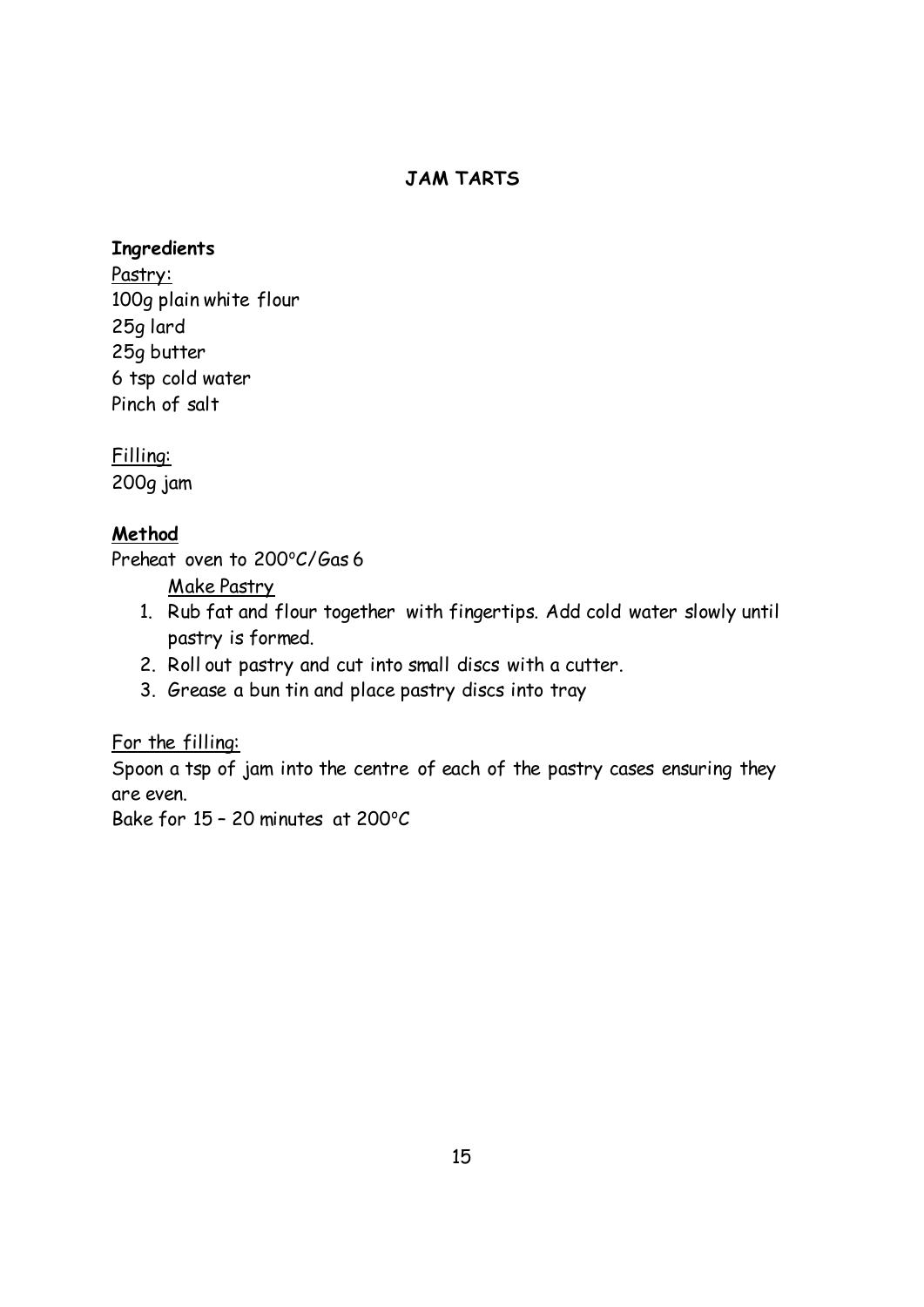#### APPLE TART

Ingredients Pastry: 200g plain flour 150g butter cold water Filing: 2 eating apples 1 lemon 1tblsp caster sugar 2tblsp apricot jam

- 1. Preheat the oven to  $220^{\circ}C /$  gas 7.
- 2. Place the flour into a bowl and add 2cm chunks of hard cold fat.
- 3. Cut the fat into the flour a little and then add enough water to bind the pastry together.
- 4. Flour your work surface and start to roll the pastry out into a rectangle. (don't worry if the butter is still visible)
- 5. Fold the ends of the pastry back in on themselves so you have 3 layers. Turn the pastry a  $\frac{1}{4}$  turn and roll again.
- 6. Repeat step five three more times. Wrap in cling film and place in the fridge until needed.
- 7. Peel, core and thinly slice the apples.
- 8. Juice the lemon and pour juice over the sliced apples.
- 9. Remove pastry from the fridge and roll out. Cut out 4 or 5 rectangles.
- 10. Place some of the apples on each rectangle and sprinkle with the sugar.
- 11. Brush the edge with egg and bake until golden and cooked.
- 12. Once cooked brush over the softened apricot jam.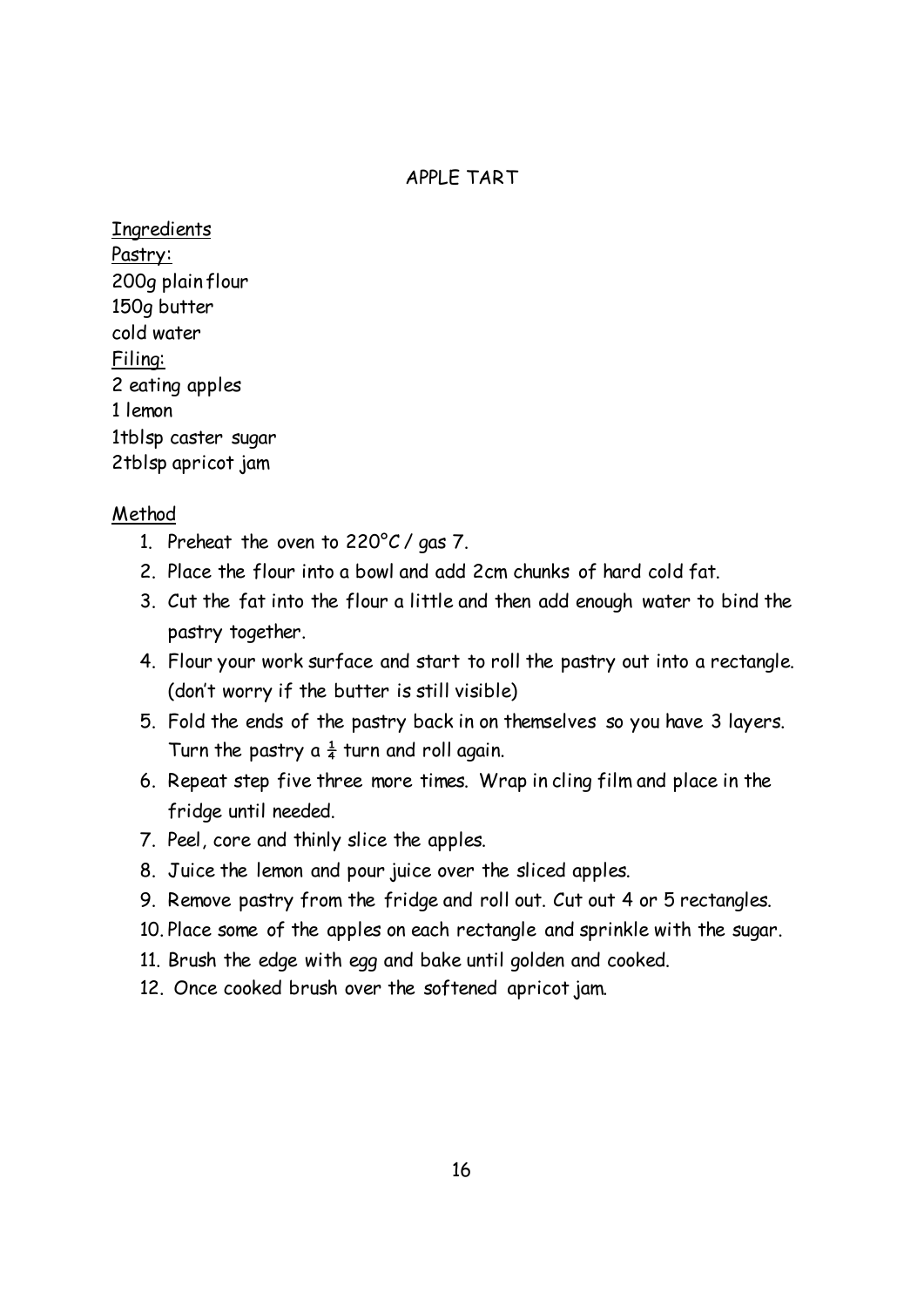## PAVLOVA

## **Ingredients**

| 3                | Egg whites         |
|------------------|--------------------|
| Pinch            | Salt               |
| 180 <sub>g</sub> | Caster sugar       |
| 1tsp             | Vanilla flavouring |
| 1tsp             | Vinegar            |
| 300ml            | Double cream       |
| Fresh fruit      |                    |

- 1 Whisk egg whites and salt until stiff peaks.
- 2 Whisk in half the sugar to stiff peaks, then the other half of sugar.
- 3 Whisk in vanilla flavouring and vinegar.
- 4 Spread or pipe meringue over a 23" circle or 4 smaller circles and cook for 1 hour, oven 140oC, No 1, until firm.
- 5 Leave to cool and decorate with fruit and whipped cream.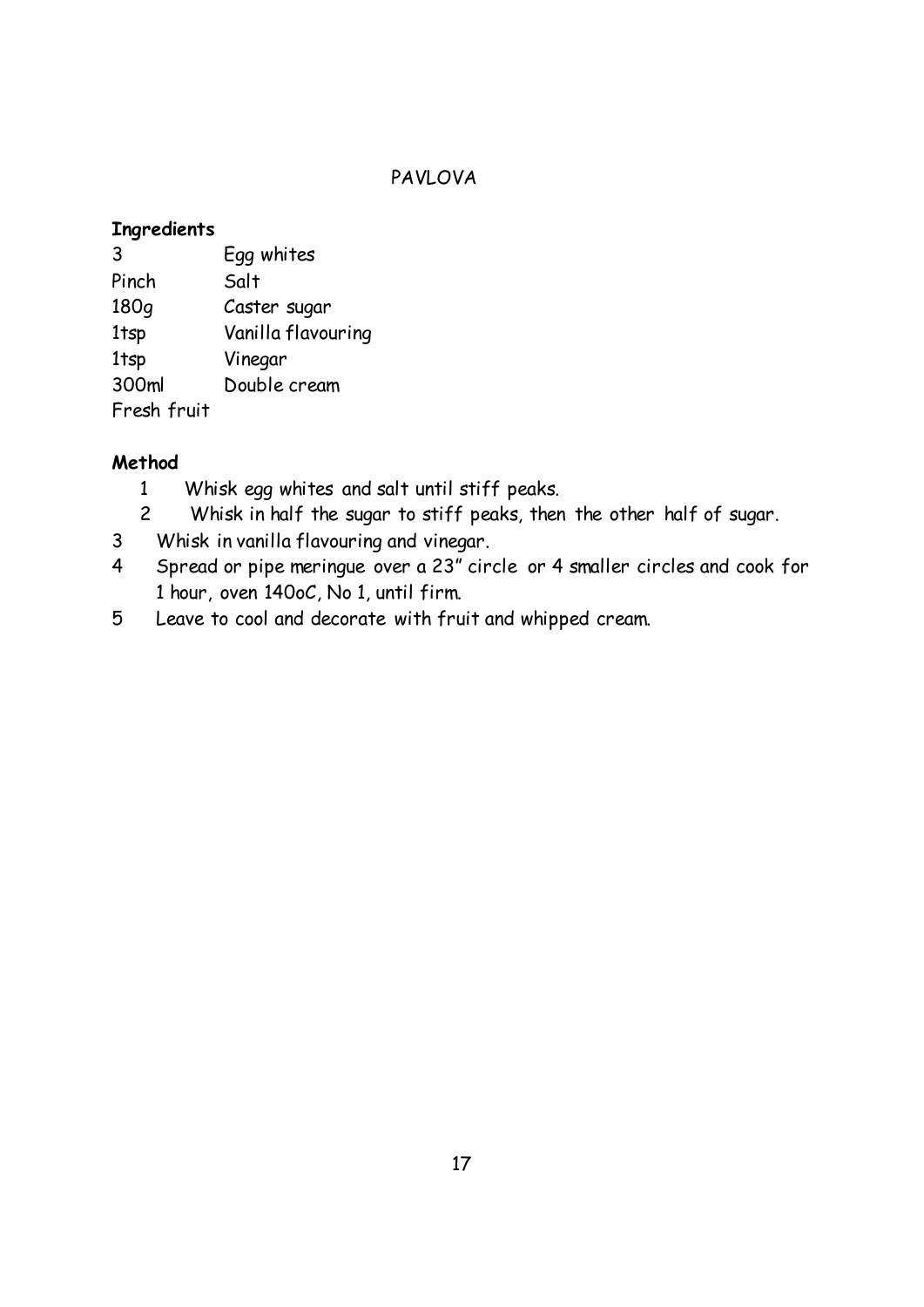## **CHEESECAKE**

### **Ingredients**

225g low fat soft cheese 25g caster sugar 1 lemon 125ml double cream

Biscuit Base: 150g digestive biscuits 75g butter or margarine

- 1. Make the biscuit crumbs in the food processor. Melt the margarine or butter.
- 2. Add the biscuit crumbs to the melted margarine and mix well. Place in a dish and chill in the fridge.
- 3. Wash and grate the lemon. Squeeze out the juice.
- 4. Whip the cream with an electric hand mixer, until it starts to thicken.
- 5. Mix the cream, cheese, sugar, rind and juice for a few seconds.
- 6. Spread over crumbs
- 7. Chill and then decorate.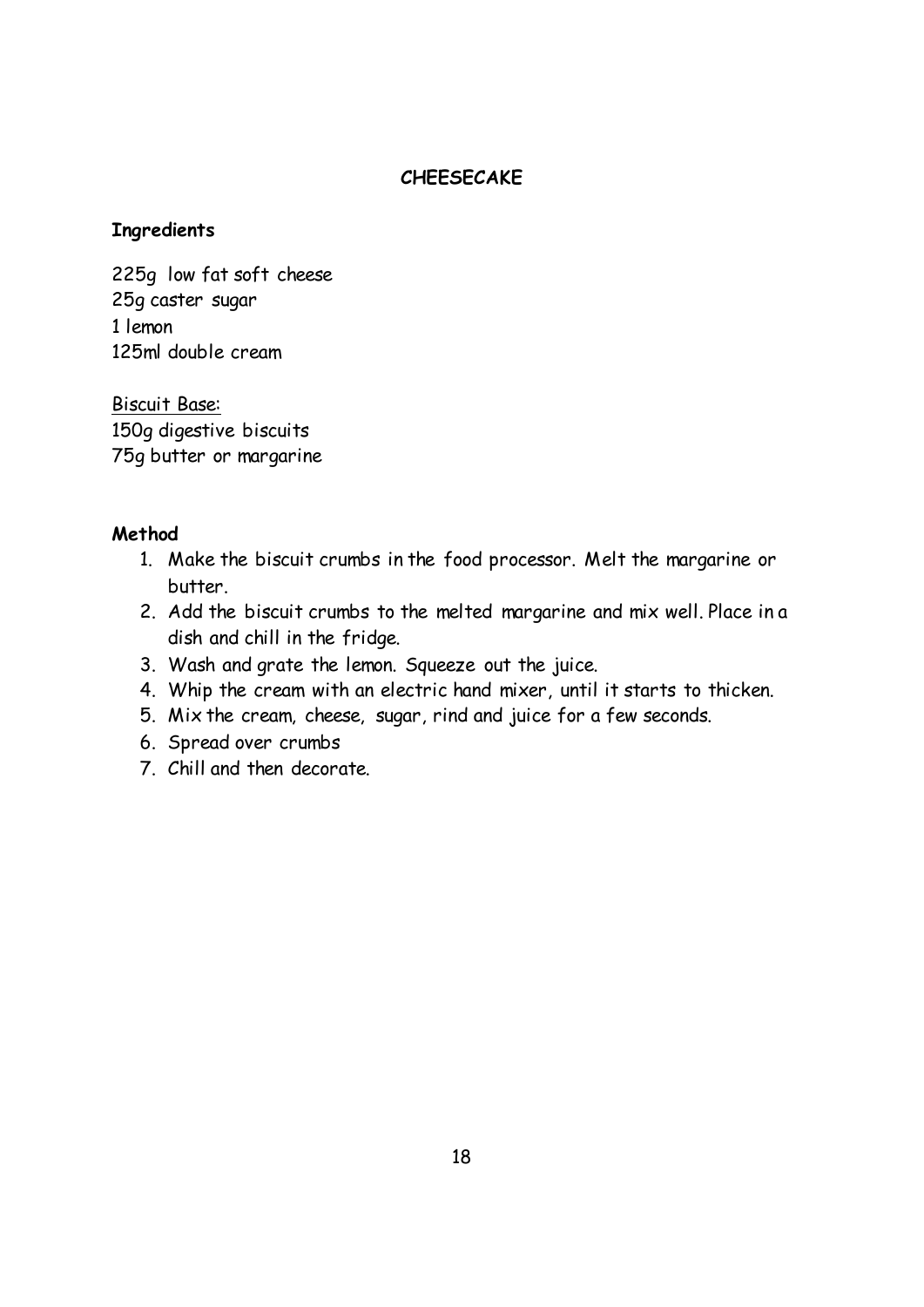### **SWISS ROLL**

#### **Ingredients**

3 eggs 75g caster sugar 75g plain flour Jam Caster sugar

- 1. Preheat oven to 200°C/Gas 6. Line and grease a Swiss roll tin.
- 2. Put the eggs and sugar into a bowl. Whisk until thick use the 'W Test' to check.
- 3. Add the sieved flour, and carefully fold into the mixture using a metal spoon.
- 4. Pour mixture into Swiss roll tin. Spread evenly.
- 5. Bake for 7–8 minutes until cake is firm and springy in the centre and shrinks slightly away from the side of the tin.
- 6. Whilst Swiss roll is in oven, sprinkle sugar onto a piece of greaseproof paper.
- 7. Remove Swiss roll from tin and turn out onto sugared greaseproof paper. Carefully remove greaseproof paper and trim edges with sharp knife.
- 8. Spread quickly with slightly warmed jam.
- 9. Make a roll with fingers, drawing the paper away from you over the sponge.
- 10. Leave to cool resting on the seam.
- 11. Dredge with caster sugar.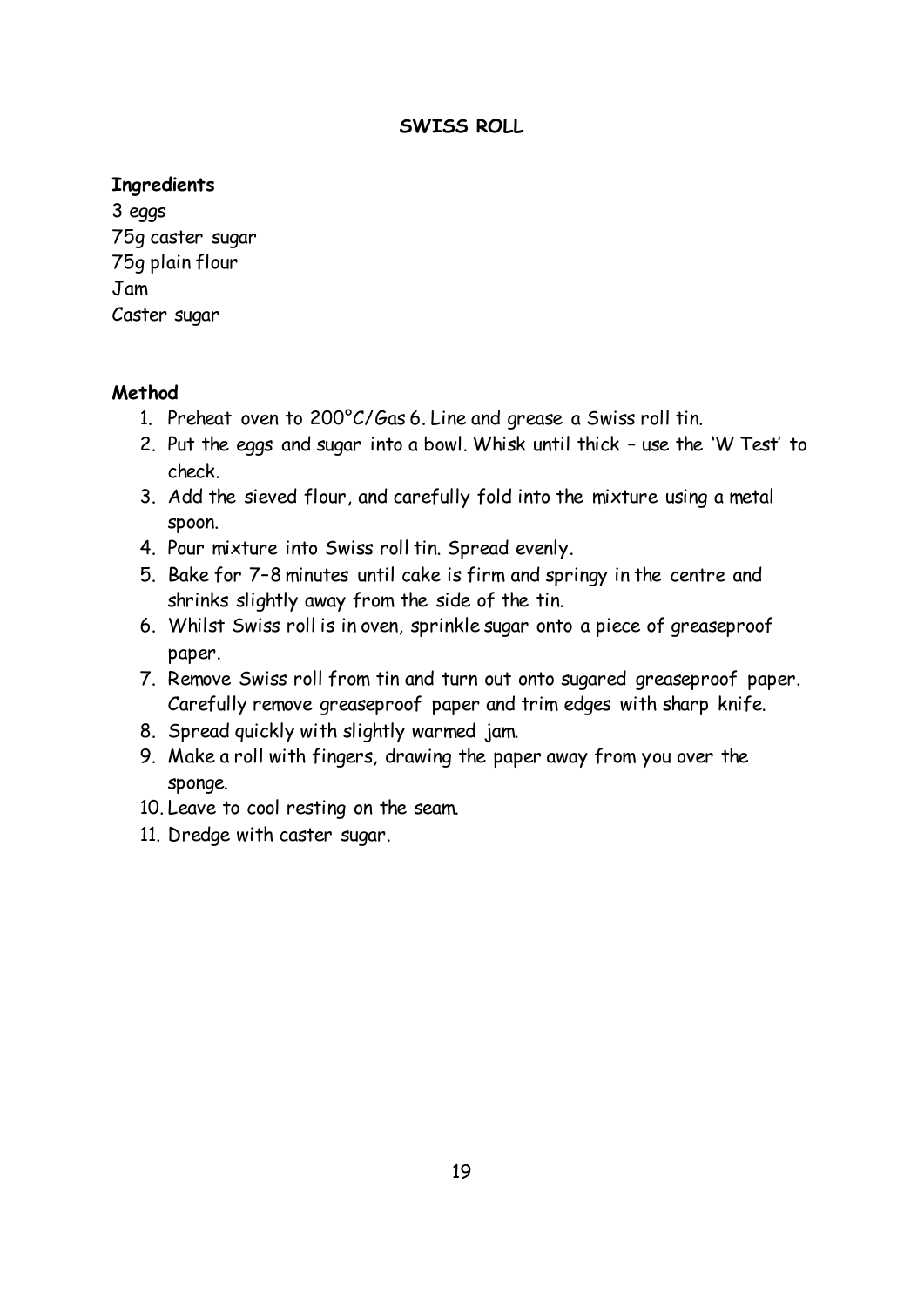### **Ingredients**

75g plain flour 3 eggs 75g caster sugar  $\frac{1}{2}$  pint double cream

Decoration possibilities: Grated chocolate Coconut Fruit **Nuts** 

- 1 Preheat the oven to  $200^{\circ}$ C, Gas Mark 6
- 2 Line the bottom of two circular sandwich tins
- 3 Put the eggs and sugar into a bowl. Whisk until thick use the 'W Test' to check
- 4 Add the sieved flour, and carefully fold into the mixture using a metal spoon
- 5 Pour into the tins and bake for 10-15 minutes
- 6 Tip out onto a wire rack to cool.
- 7 To decorate: whisk cream until thick, fill each layer with cream , coat outside edges of cake with cream, place grated chocolate/coconut or other decoration onto a layer of bakewell paper and roll the edges of the cake into the decoration, coat the top of the cake with cream and decorate with fruit.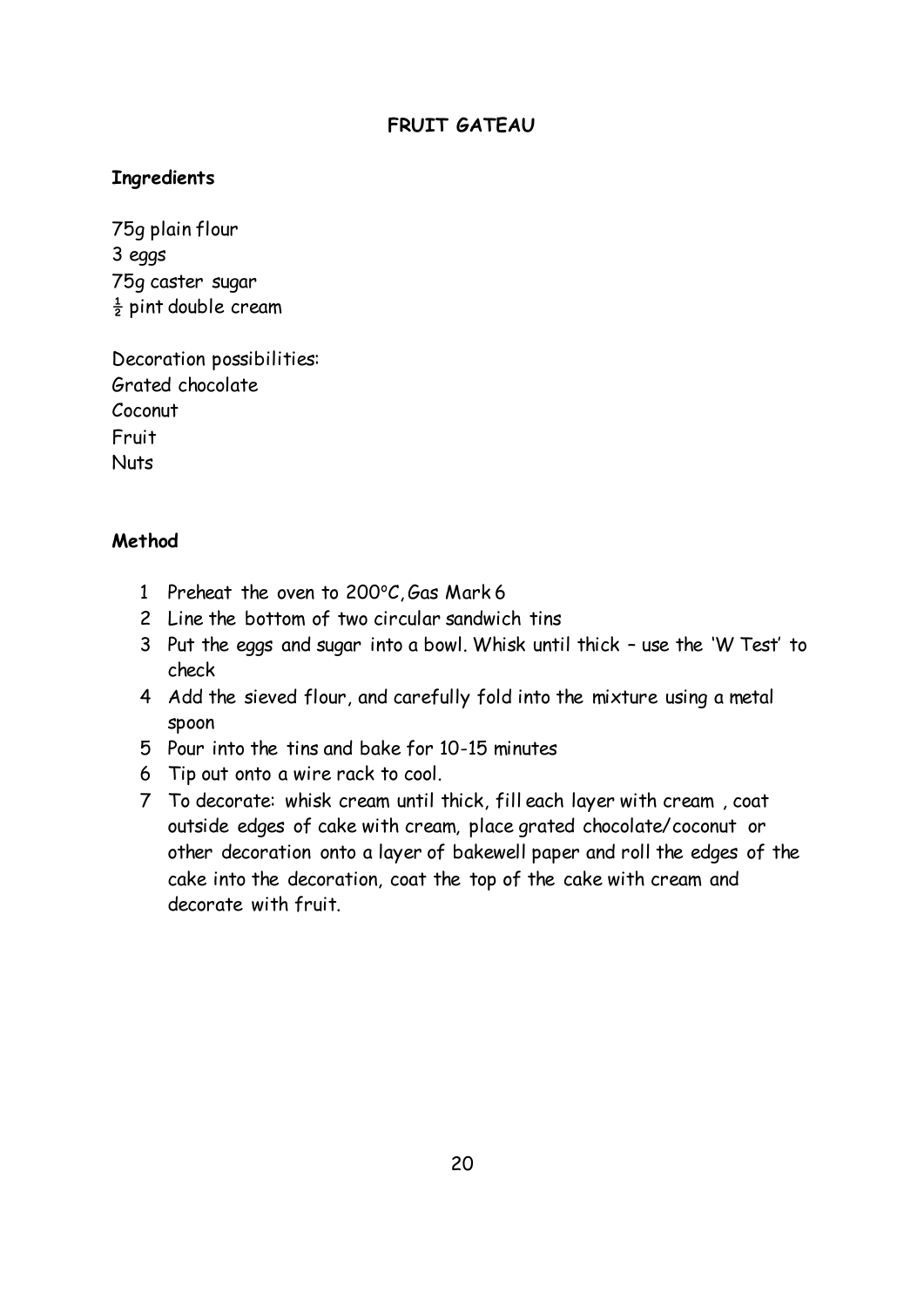## **YULE LOG**

## **Ingredients**

3 eggs 60g plain flour 15g cocoa 75g caster sugar 175g butter or margarine 300g icing sugar 50g cocoa 3 to 4 tablespoons hot water Christmas decorations

- 1. Grease and line a Swiss roll tin.
- 2. Whisk sugar and eggs together until the mixture will hold a W.
- 3. Sieve in flour and cocoa and fold in gently with a metal spoon.
- 4. Gently pour and spread mixture into tin.
- 5. Cook at 190°C for 10-15 minutes until firm to touch.
- 6. Tip out onto a piece of grease proof paper and remove other piece from the edges first. Roll up and leave to cool completely.
- 7. NB if you are careful you can unroll after a couple of minutes and cool open.
- 8. Cream together margarine, icing sugar and cocoa.
- 9. Unroll cake and spread with 1/3 butter cream.
- 10. Cover roll with remaining butter cream, decorate and dust with icing sugar.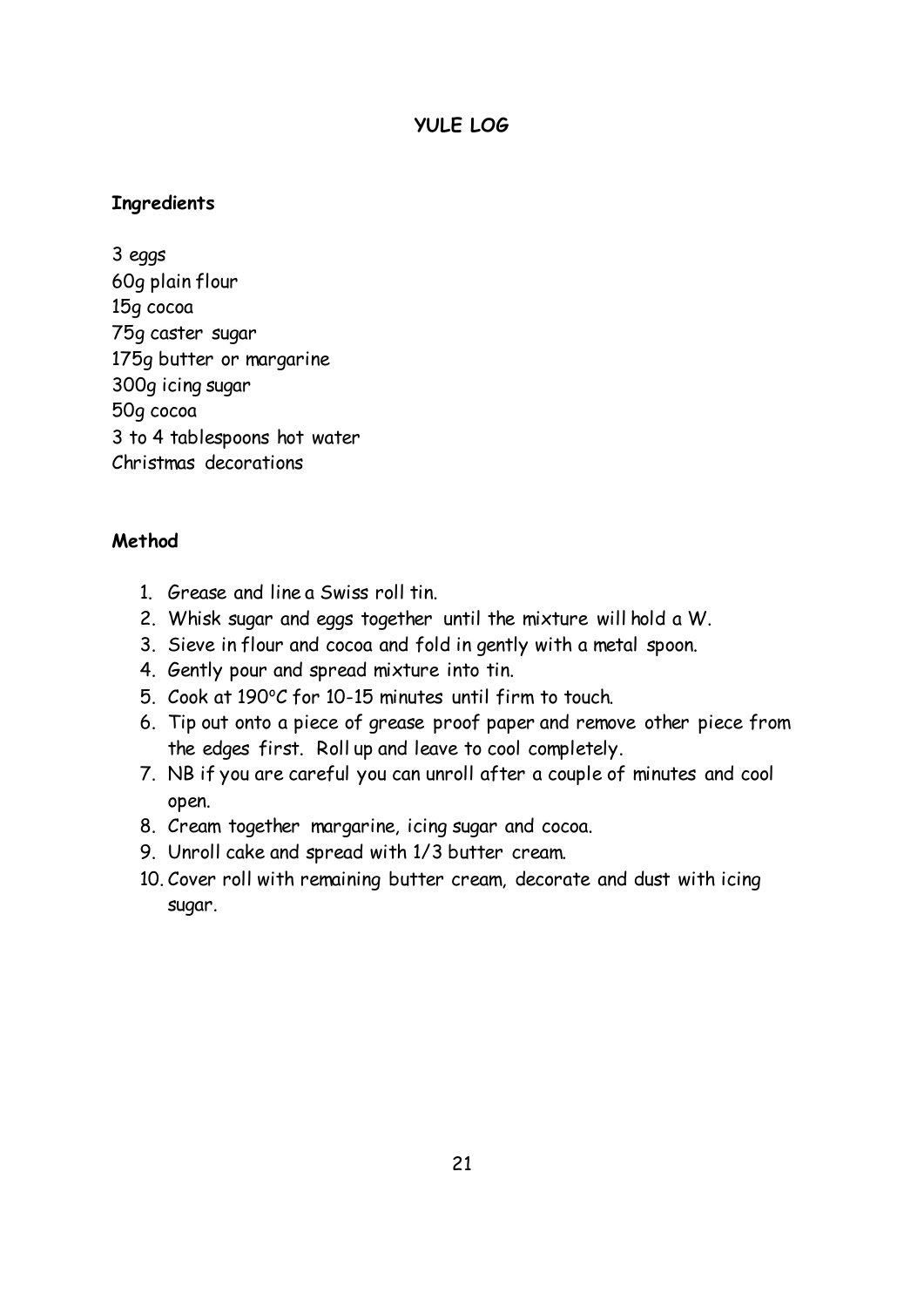## **LEMON MERINGUE PIE**

Ingredients Pastry 150g plain flour 37g margarine 37g lard/white fat 125ml cold water (approx.) to mix Pinch salt

Filling Grated rind and juice of 2 large lemons 250ml cold water 50g cornflour 50g caster sugar 2 large egg yolks 40g margarine/butter. Meringue 2 large egg whites 100g caster sugar

- 1. Preheat oven to 190°C/Gas 5.
- 2. Prepare pastry: process fat and flour until it resembles fine breadcrumbs.
- 3. Add cold water, a little at a time, and mix with a round-bladed knife until it forms a stiff paste.
- 4. Roll out on a floured surface to 0.5cm thick.
- 5. Line a 18cm flan ring with it (the ring should be placed on a baking tray and lightly greased).
- 6. Bake blind for 20 minutes on high shelf or until fully cooked
- 7. Remove pastry case from the oven, leave to cool, and lower oven temperature to 150°C/Gas 2 for the meringue.
- 8. Separate eggs.
- 9. Place cold water, lemon juice and rind, sugar and cornflour into a saucepan. Heat and stir continuously with a wooden spoon until it thickens.
- 10. Remove from heat and beat in egg yolks, lemon juice and margarine/ butter.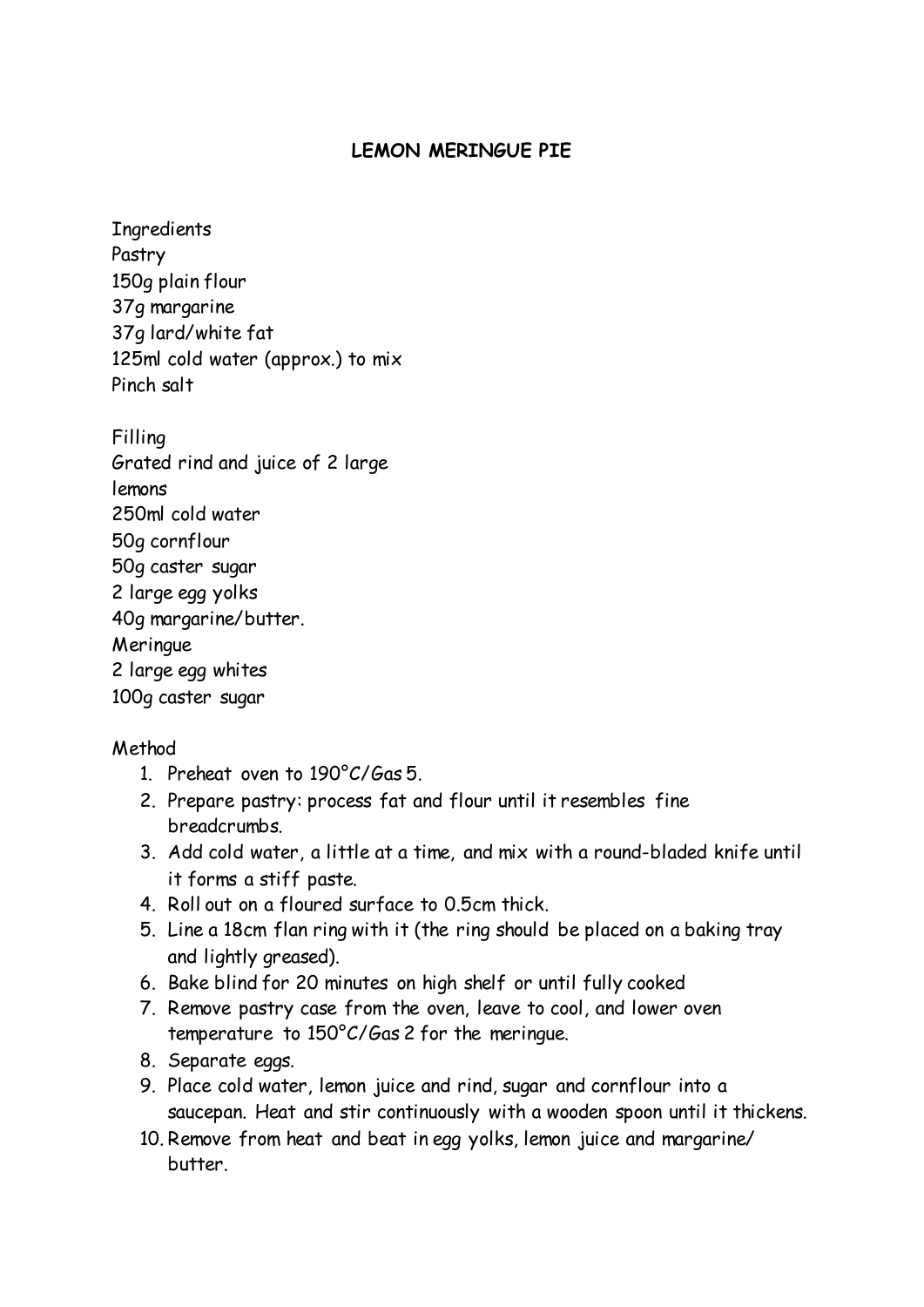- 11. Pour the lemon mixture into the pastry shell and spread it out evenly.
- 12. For the meringue, use a large *clean* mixing bowl and whisk the egg whites until they form soft peaks.
- 13. Add in half the sugar and whisk. Add in the other half and whisk until soft peaks are formed.
- 14. Spread the meringue mixture all over the filling so it seals the top completely.
- 15. Cook in oven (150°C/Gas 2) for 45 minutes until the meringue has turned pale beige and is crisp on the outside and squashy in the middle.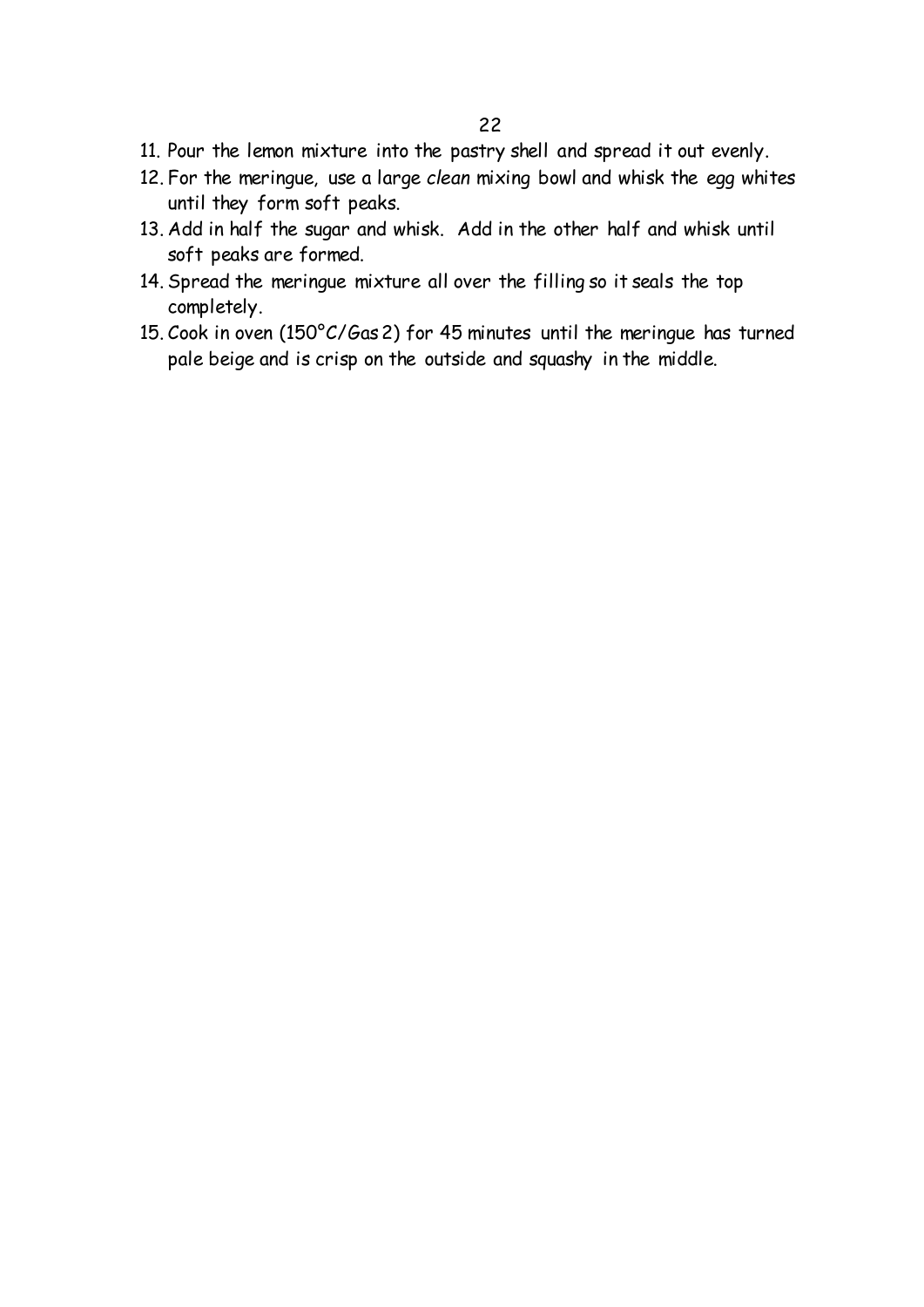## **Ingredients**

Choux Pastry 50g plain flour 125ml water 50g margarine 1 large egg

Filling & Icing  $\frac{1}{4}$  pint/125ml double cream 50g chocolate 100g fruit

- 1 Preheat oven to  $200^{\circ}$ C, Gas 6. Sieve flour onto a piece of greaseproof paper.
- 2 Place water and margarine in a small saucepan and bring to boil.
- 3 Remove from heat and stir in flour, beat well. Return to a low heat and cook for a further 2 minutes, beating continuously with a wooden spoon until mixture leaves the side of the pan.
- 4 Remove from heat and allow to cool slightly. (could put paste into a mixing bowl to help it cool)
- 5 Whisk egg and beat into mixture a little at a time.
- 6 Place mixture in a piping bag or spoon onto a greased tray. Bake for 30-35 minutes until golden brown, well risen and crisp.
- 7 Remove from oven and slit each one to allow the steam to escape. Leave to cool on a wire rack. Whip cream.
- 8 Melt chocolate by either carefully heating in the microwave, or melting in a double boiler. To do this, break chocolate into small pieces in a bowl. Boil a small saucepan of water, remove from the heat and place basin on top. Leave for 3-4 minutes until the chocolate has melted; stir until smooth.
- 9 Pipe in cream. Decorate with fruit and drizzle with chocolate.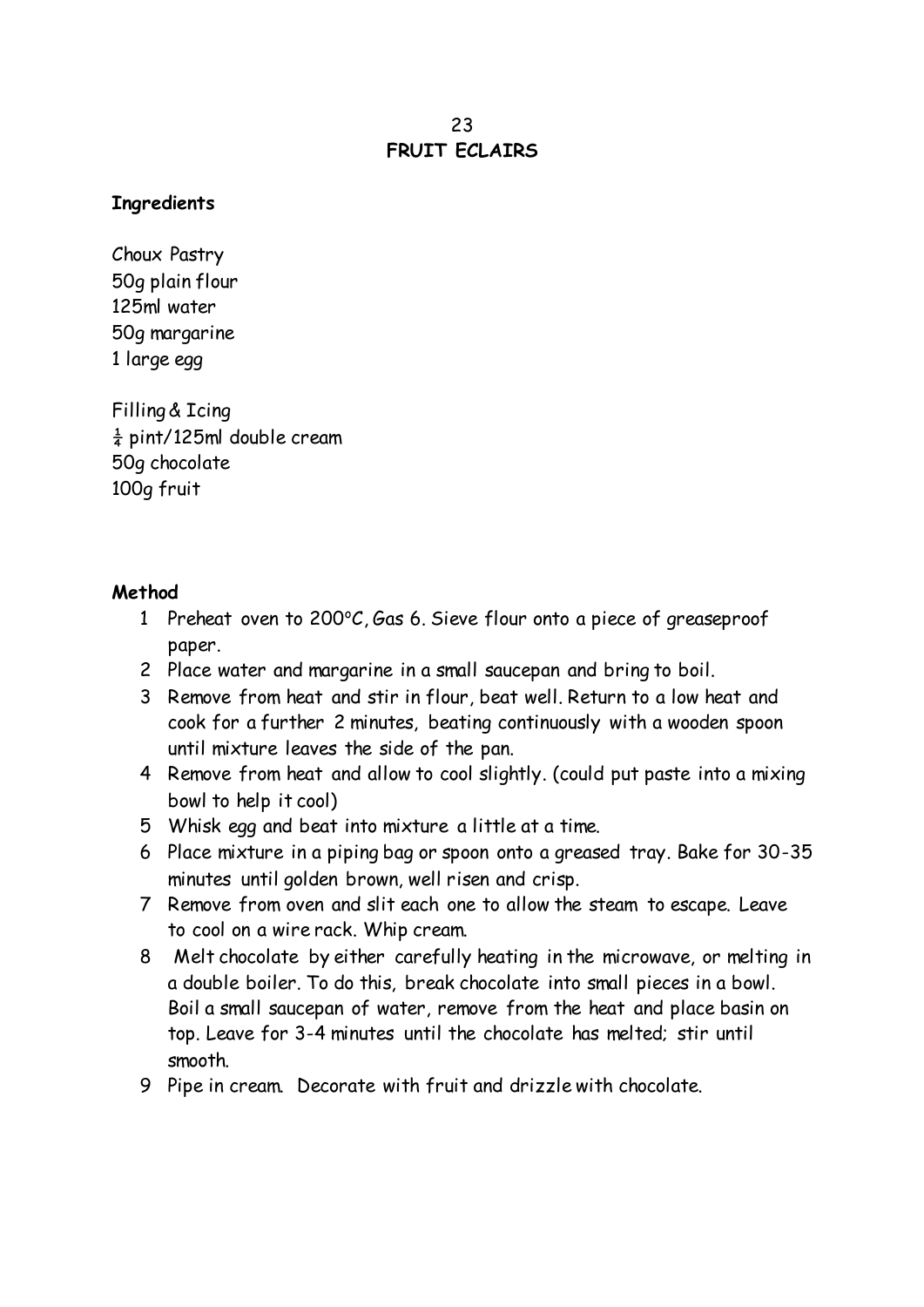## 24 **BROWNIES**

### **Ingredients**

125g unsalted butter 100g plain chocolate 40g cocoa powder 35g plain flour  $\frac{1}{2}$  tsp baking powder 180g caster sugar 2 eggs

- 1 Preheat oven to 180oC/No 5.
- 2 Line a square tin with greaseproof paper.
- 3 In a mixing bowl over some simmering water, meld the butter and the chocolate and mix until melted.
- 4 In a separate bowl beat the eggs and sugar together.
- 5 Pour the egg mixture into the chocolate mixture and mix well with a wooden spoon.
- 6 Pour the brownie mixture into a baking tray (if you have any extra chocolate chunks these can be pushed into the top of the brownie mix)
- 7 Place in the oven for 25 minutes. Time this carefully.
- 8 When cooked put onto a cooking rack and divide into nine equal pieces.
- 9 Leave to cool properly before putting it into a container.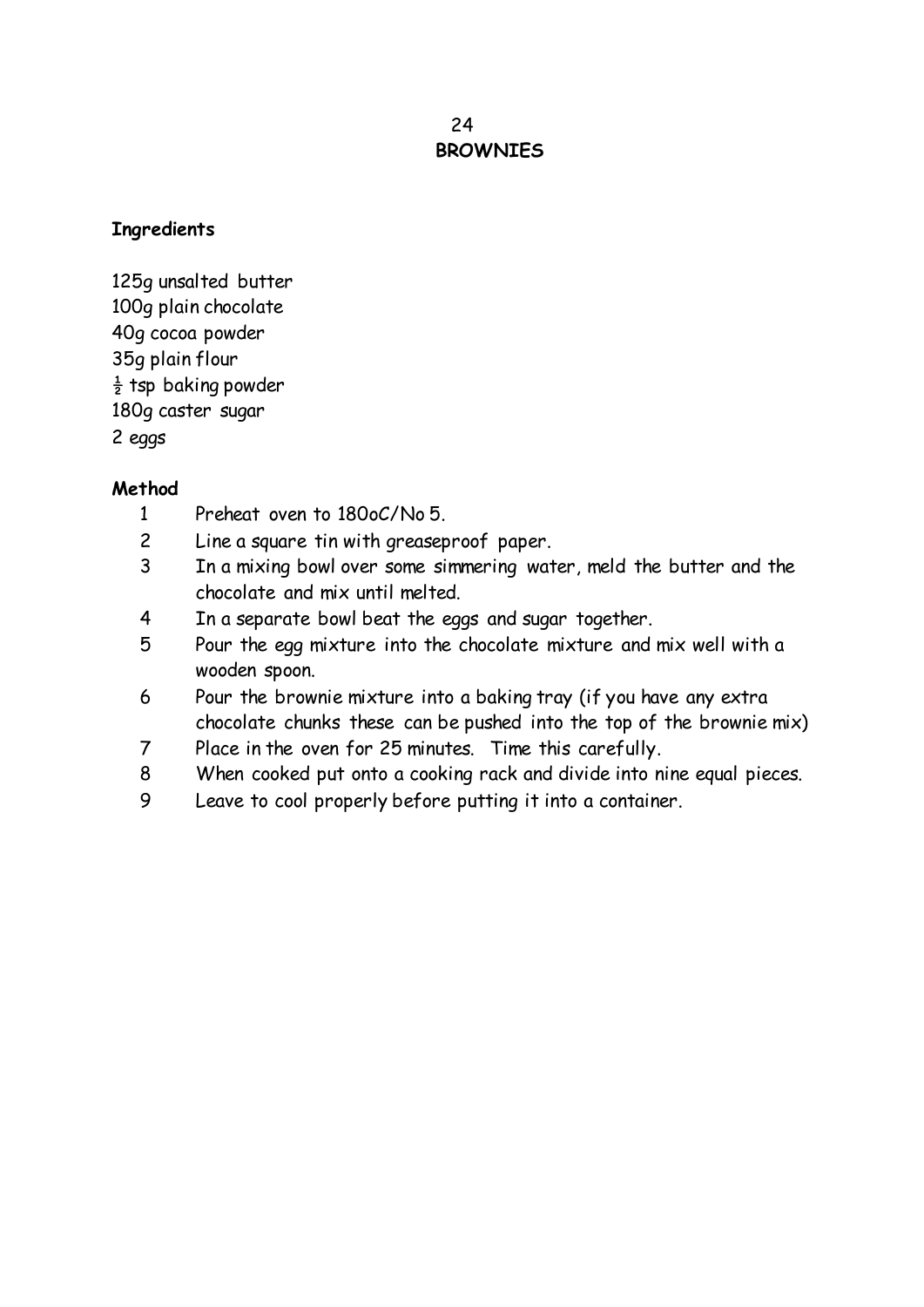## 25 **CHELSEA BUNS**

## **Ingredients**

200g strong flour Pinch salt 25g sugar 25g butter or margarine 12.5g yeast  $rac{1}{4}$  tsp vitamin C 125ml warm water 1 tblsp vegetable oil

- 1. Sieve flour and salt into bowl and rub in margarine. Stir in sugar.
- 2. Blend yeast, oil, sugar, vitamin C and warm water together.
- 3. Add the yeast mixture to the flour and mix. Knead the dough onto a floured surface for 5 minutes until the dough is smooth and elastic.
- 4. Melt the margarine, sugar and spice and add the fruit.
- 5. Roll out the dough to a 20cm square and spread over the fruit mixture.
- 6. Roll the dough and cut into 6 even size pieces.
- 7. Place the rolls into a round tray and prove for 10 minutes.
- 8. Brush with egg or milk wash. Cook in the oven for 20-30 minutes until the buns hold their shape when pushed.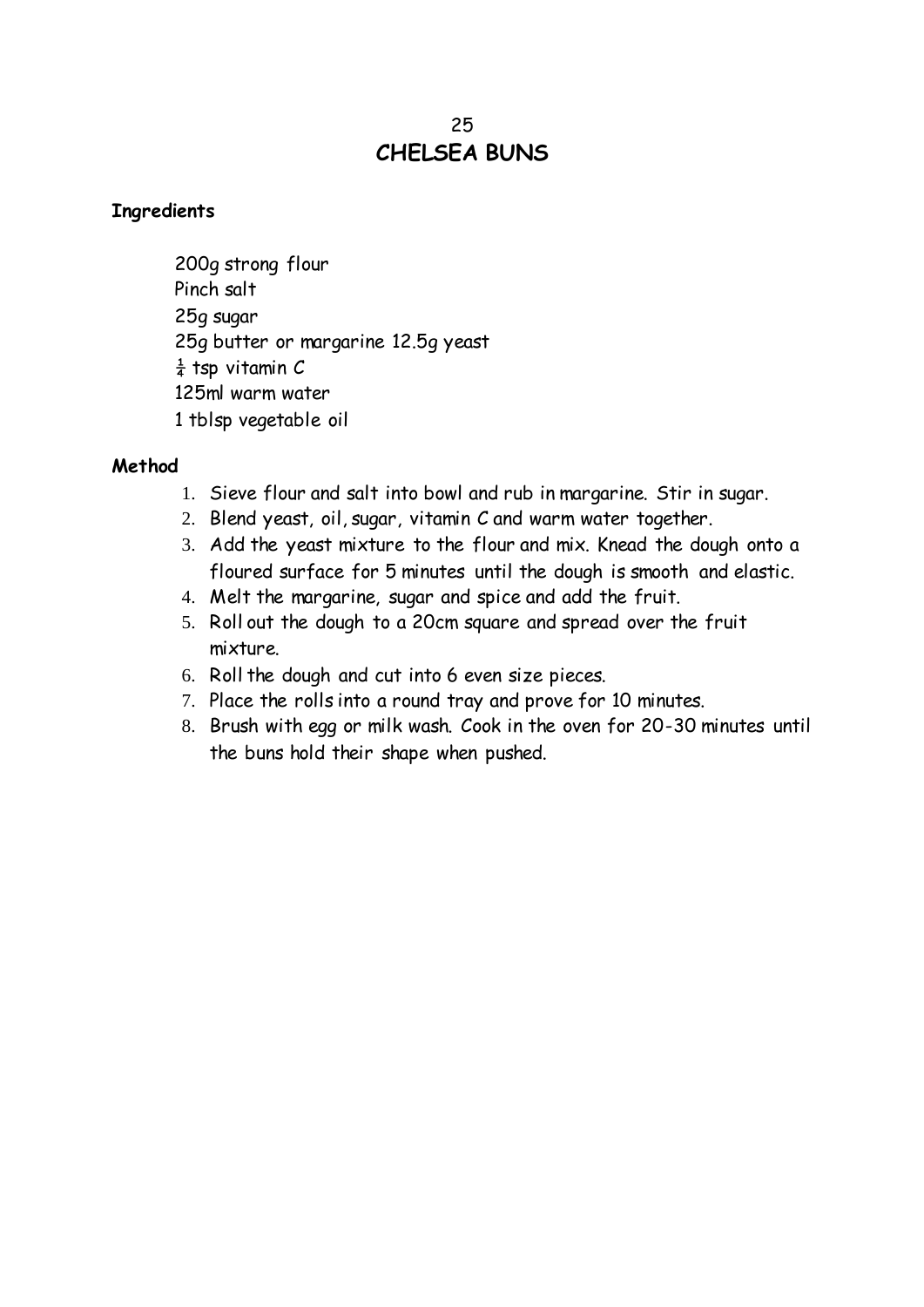## 26 **VANILLA FUDGE**

## **Ingredients**

300ml milk 350g caster sugar 100g unsalted butter 1tsp vanilla extract

- 1. Grease and line a square baking tin
- 2. Put the milk, butter and sugar in a saucepan and heat gently, stirring all the time until the sugar has dissolved, and the butter melted.
- 3. Bring to the boil for 15 minutes stirring all the time *Do not leave saucepan unattended!* When the mixture rises dramatically remove from the heat, for one minute and stir until it falls again.
- 4. When the mixture reaches soft ball stage  $(115^{\circ}c)$  on a temperature probe) remove from the heat and stir in the vanilla extract.
- 5. Leave to cool for five minutes
- 6. Beat the mixture with a wooden spoon until it starts to thicken and the gloss disappears. Pour into the tin and leave to set at room temperature.
- 7. Once set cut into pieces and store in a sealed container.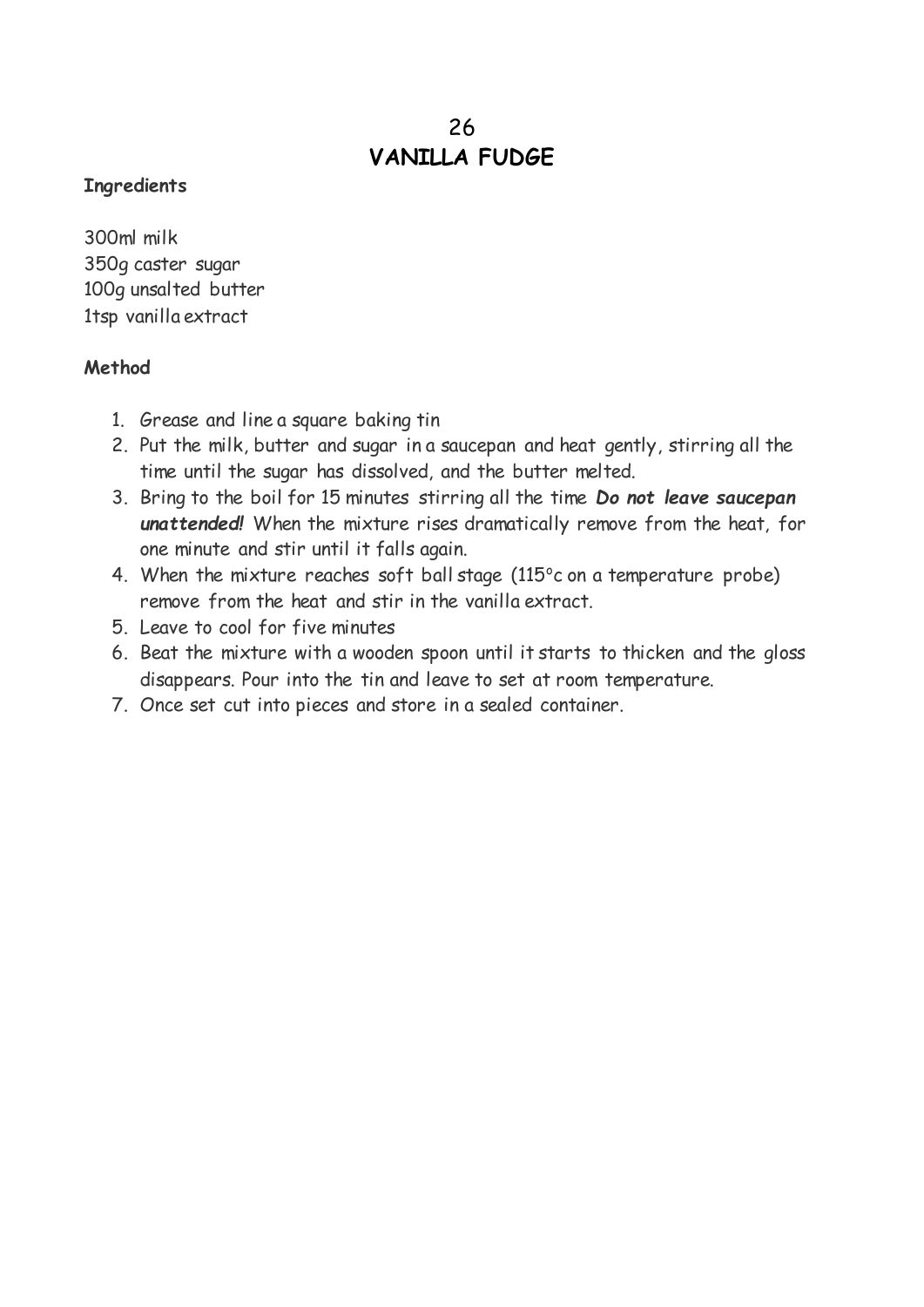## Chicken Ballotine

27

## Ingredients

- 1 large chicken breast
- 2 tablespoons (30g) cream cheese
- 1 teaspoon pesto
- 1 small tomato or pepper or fresh basil
- 2 slices of bacon

Seasoning



- 1 Turn oven on 200 °C.
- 2 Slice chicken breast sideways and open out. Keep one side together.
- 3 Spread over the cream cheese then the pesto.
- 4 Add a little chopped tomato or pepper or fresh basil. Season with salt and pepper.
- 5 Put 2 slices of bacon onto a piece of greaseproof paper.
- 6 Roll up the chicken breast and put on top of the bacon, then roll up.
- 7 Place into tin foil and roll up tightly, twisting the ends to make a neat shape.
- 8 Place on baking tray and cook for 30 minutes.
- 9 Take out and remove foil carefully. Cook for a further 5 minutes.
- 10 The Ballotine will be firm when cooked and should reach 75°C
- 11 Leave to rest for 5 minutes then cut carefully into slices.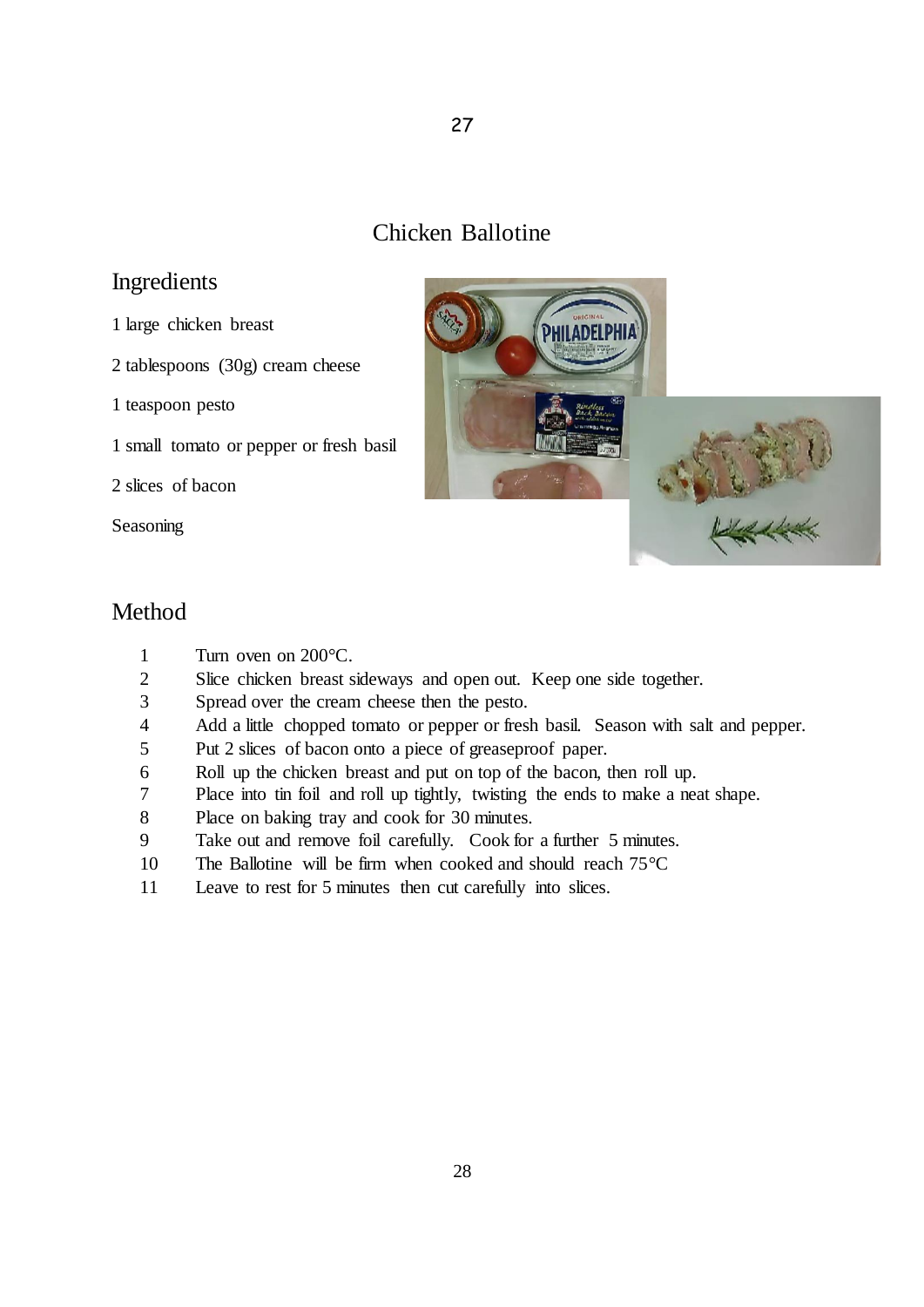## **Mayonnaise**

2 egg yolks

1 teaspoon Dijon mustard

250 ml sunflower oil

2 teaspoons vinegar

Mayonnaise Method

- 1 Mix mustard, egg yolks and vinegar in a bowl/
- 2 With and hand mixer add the oil a few drops at a time. Do not add it too fast. Mix really well to form a thick mayonnaise.

Noodles/ Pasta

100g plain flour

1 egg

 $\frac{1}{2}$  tsp salt

1 tblsp oil

- 1 Put flour into bowl and add in salt, egg and oil.
- 2 Mix well and then knead for 5 minutes until smooth and elastic.
- 3 Start to boil water.
- 4 Put dough though the pasta machine and then put straight into boiling water.
- 5 Cook for about 4 to 5 minutes.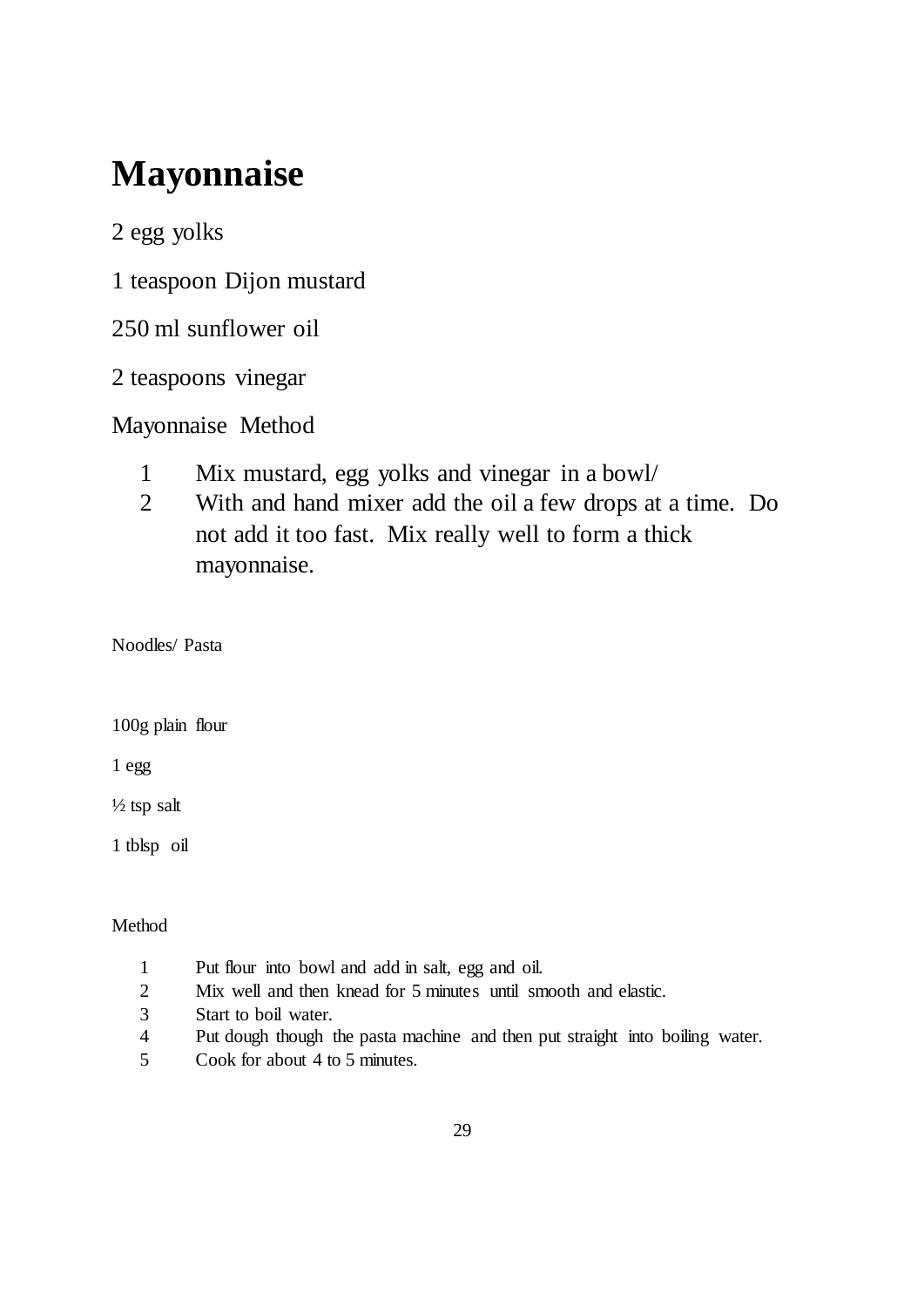## CHRISTMAS SHORTBREAD

Recipe

125g butter

125g plain flour

65g rice flour or 65g plain flour (so in total 190g plain flour)

50g caster sugar

Method

- 1 Oven 170 °C 10-12 mins
- 2 Cream together sugar and softened butter.
- 3 Mix in flours. And work in well.
- 4 Knead together.
- 5 Roll out between one and half a centimetre thick.

6 Cut out biscuits and bake. They should only be slightly golden on the edges.

Put them on a cooling rack and leave them to cool before sliding off onto the paper.

Leave to cool for 5 minutes before putting them in your container and leave the lid off.